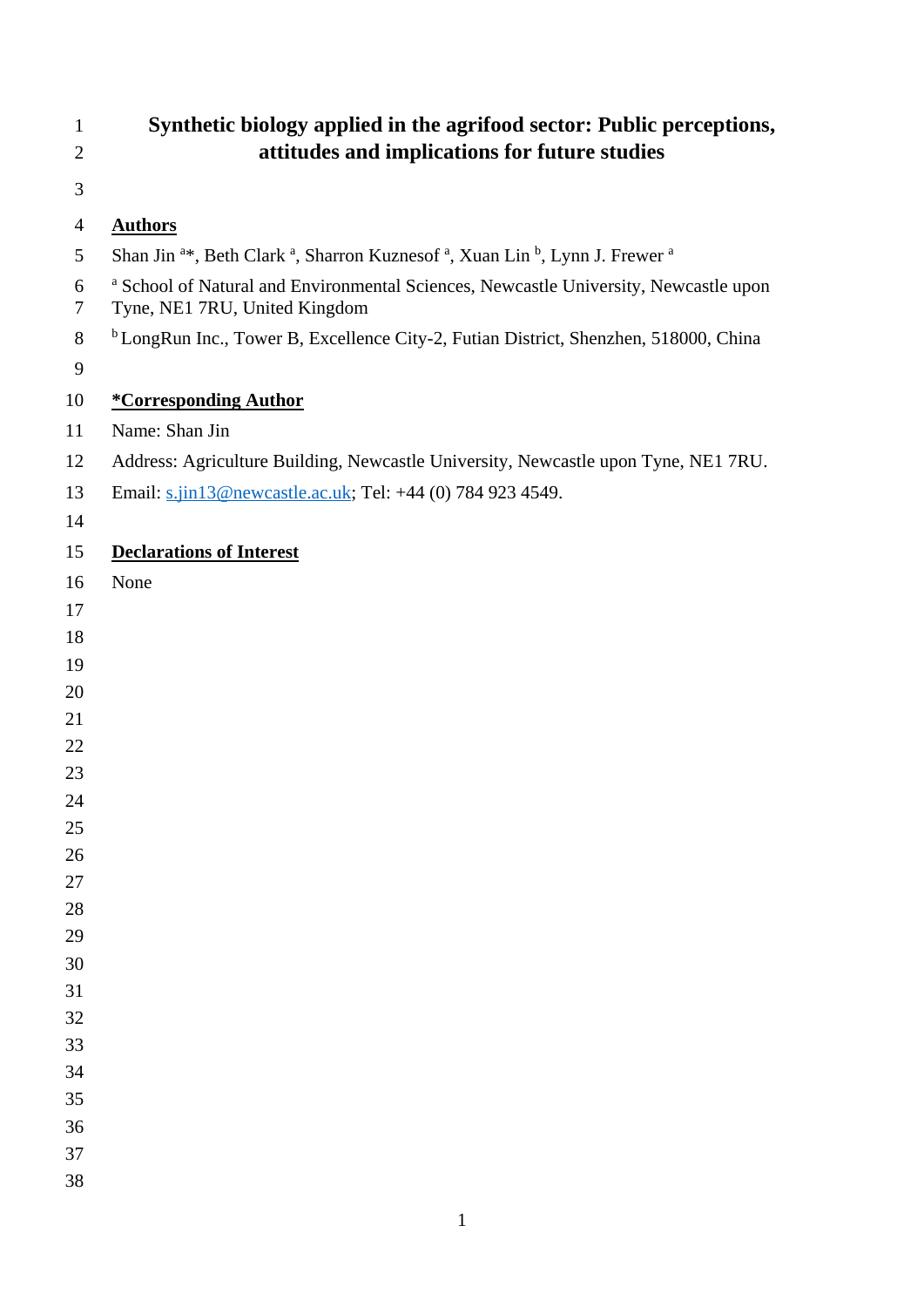- **ABSTRACT**
- 

# **Background**

Synthetic biology is an emerging multidisciplinary area of research with potential to deliver

- various novel agrifood applications. Its long-term adoption and commercialisation will
- depend on the extent to which the public accept synthetic biology and its different
- applications.

# **Scope and approach**

- A mapping review of existing research on public perceptions of, and attitudes towards,
- synthetic biology and its applications to agriculture and food production was conducted. This
- enabled an overall overview of current knowledge about public perceptions and attitudes to
- be developed, and current research gaps to be identified.

# **Key findings and conclusions**

- Although some risk-related and ethical concerns were raised by the public, there was little
- evidence showing that people had an inherently negative perception of synthetic biology. The
- results demonstrated the importance of perceived benefits, perceived risks and ethical issues
- in shaping public acceptance of synthetic biology applied to agrifood production. Where
- analysis focused on specific applications, and people tended to be more positive about
- medical and environmental applications compared to those in the agrifood sector, an effect
- which has also been found in other areas of technology application. However, at present, the
- literature is focused on synthetic biology as an enabling technology rather than on its specific
- applications. Given that there is some evidence that people's attitudes varied by product
- types, more research on specific applications is therefore needed to further investigate public
- attitudes and co-develop societal preferences for agrifood products.

# **Key words:** Synthetic biology, Food, Agriculture, Public perception, Public attitude;

- Mapping review.
- 
- 
- 
- 
- 
-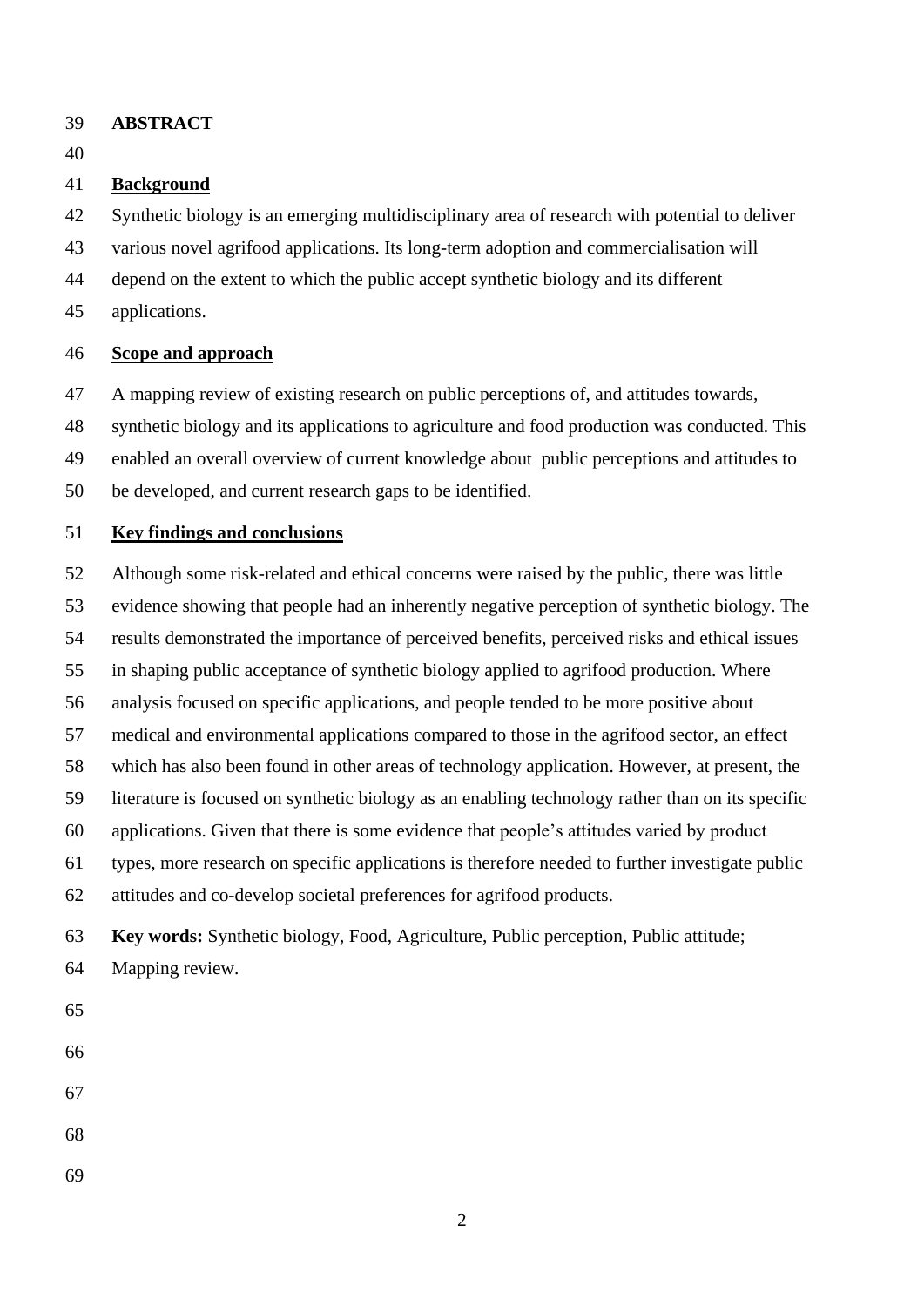## **1. Introduction**

 Synthetic biology is a novel multidisciplinary area of research that has been the focus of considerable attention in academia due to its numerous potential applications across different domains (e.g. in medicine, material science and agriculture, *inter alia*) (Benner & Sismour, 2005). In common with other emerging technologies, such as nanotechnology, there is no standardised definition available to date. The European Commision (2005) has defined syntheic biology as "applying the engineering paradigm of systems design to biological systems in order to produce predictable and robust systems with novel functionalities that do not exist in nature" (p. 10). The Royal Academy of Engineering (2009) has proposed that synthetic biology involves "the design and construction of novel artificial biological pathways, organisms and devices, or the redesign of existing natural biological systems" (p. 13). Alternatively synthetic biology can be described as "the design and construction of new biological parts, devices, and systems, and the redesign of existing, natural biological systems for useful purposes" (Springer Nature, 2019). All definitions encompass the notion that applications of synthetic biology involve the creation of novel living systems through synthesising and assembling artificial and/or natural components.

 There are both technology and application differences between synthetic biology and genetic modification (GM). Synthetic biology constructs living systems by synthesising and assembling DNA according to engineering principles (Cameron, Bashor, & Collins, 2014), whilst GM simply inserts a piece of foreign DNA into host organisms to produce desired traits (Colwell, Norse, Pimentel, Sharples, & Simberloff, 1985). Consequently, synthetic biology could involve the use of much larger amounts of DNA, either that which is naturally occurring or synthetic, and the constructed parts could be standardised and shared within the community to establish more complex living systems (Cameron et al., 2014). The sharing and rebuilding based on standardised living systems could facilitate the development of new applications, but may simultaneously increase the risks of releasing synthetic biological agents into the environment (Polizzi, Stanbrough, & Heap, 2018). A serious challenge for scientists and policy-makers can be identified in relation to risk assessment and governance, as the complexity of synthetic biology-based applications constantly grows, including those within the agrifood sector (Pauwels et al., 2013). In addition, the "bottom-up" approach of synthetic biology, which aims to create artificial or semi-artificial life *de novo*, has evoked strong ethical controversy (Bedau, Parke, Tangen, & Hantsche-Tangen, 2009). Ethical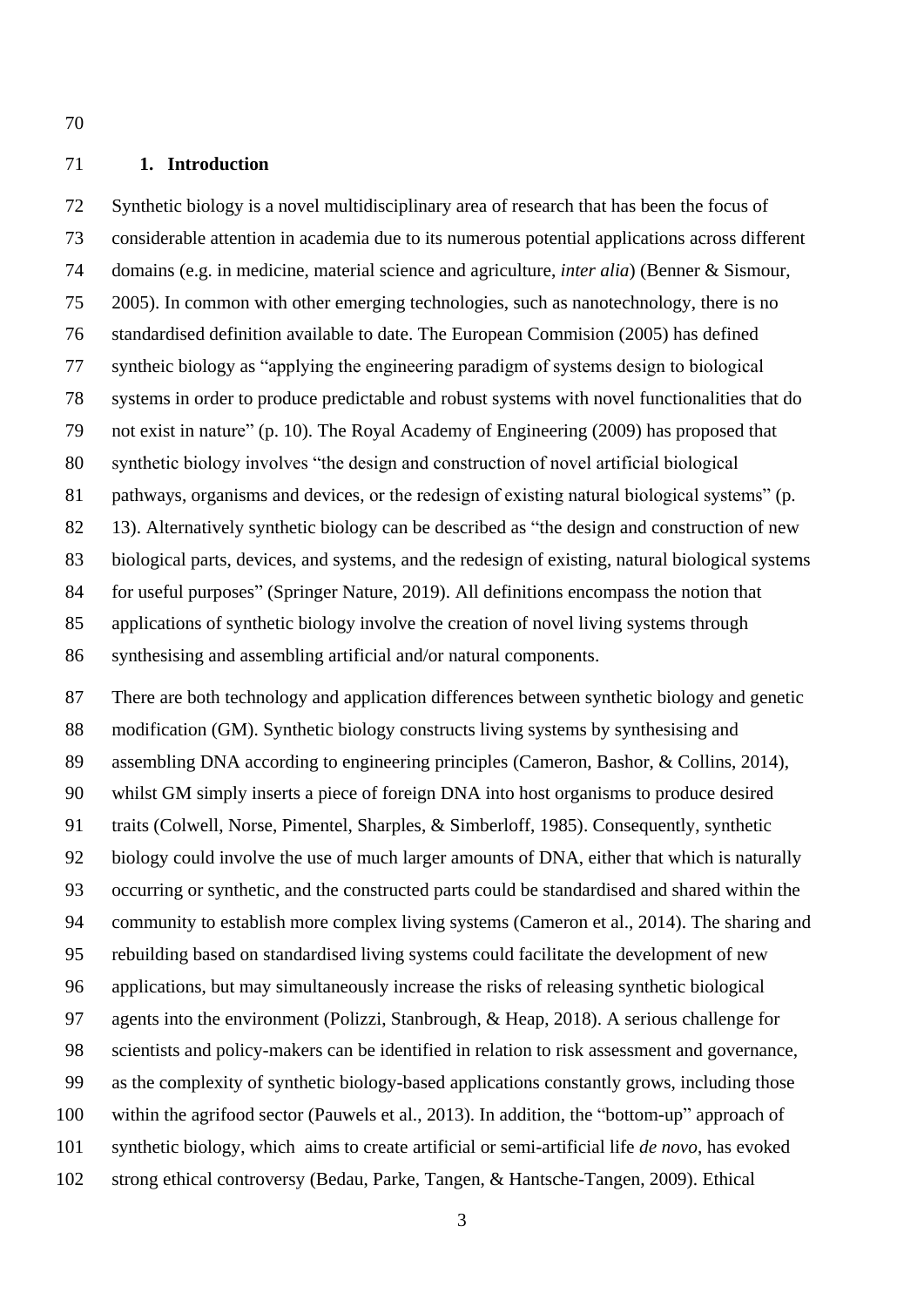concern can Thus, it is important to investigate public perceptions of, attitudes towards synthetic biology separately rather than intermingle the two technologies.

At present, around 700 organizations are engaged in synthetic biology-related research across

40 countries; and more than 350 companies have been established which apply synthetic

biology as part of their activities. the global market value of these companies estimated to be

\$3.9 billion in 2016 (Bueso & Tangney, 2017). A number of applications have been

developed for use within the agrifood sector (**Table 1**). However, future commercialisation of

these applications could be uncertain due to societal concerns about potential risks and ethical

issues (Polizzi et al., 2018). Companies which align their products with consumer preferences

and priorities may gain commercial success (Raley, Ragona, Sijtsema, Fischer, & Frewer,

2016). In this context, the present study attempts to review the existing literature for

understanding public perceptions and attitudes regarding synthetic biology, including those

linked to agrifood applications. In addition, we attempt to compare the results with research

on other emerging technologies, such as GM and nanotechnology, to identify differences and

similarities in perceptions and attitudes, and to assess whether it is possible to learn how best

to commercialise different applications of synthetic biology from applications of other

enabling technologies in the agrifood sector. (see Frewer et al., 2011).

This paper therefore aims to address the following questions:

- 121 Are there specific issues raised that distinguish synthetic biology from other enabling agri-technologies regarding public concerns?
- 123 What factors may potentially affect the public's perceptions of, and attitudes towards, synthetic biology and its applications?
- 125 What applications might the public and/or consumers prefer to be developed and commercialised within the agrifood sector?
- This information will provide knowledge of direct relevance to those with interests in
- applying synthetic biology in the agrifood sector, in particular in relation to *which*
- applications can be developed, *how* products should be designed, and *how* governance can be

130 optimised in the light of public and environmental health as well as societal preferences

- (Frewer et al., 2011).
- 

**Methodology**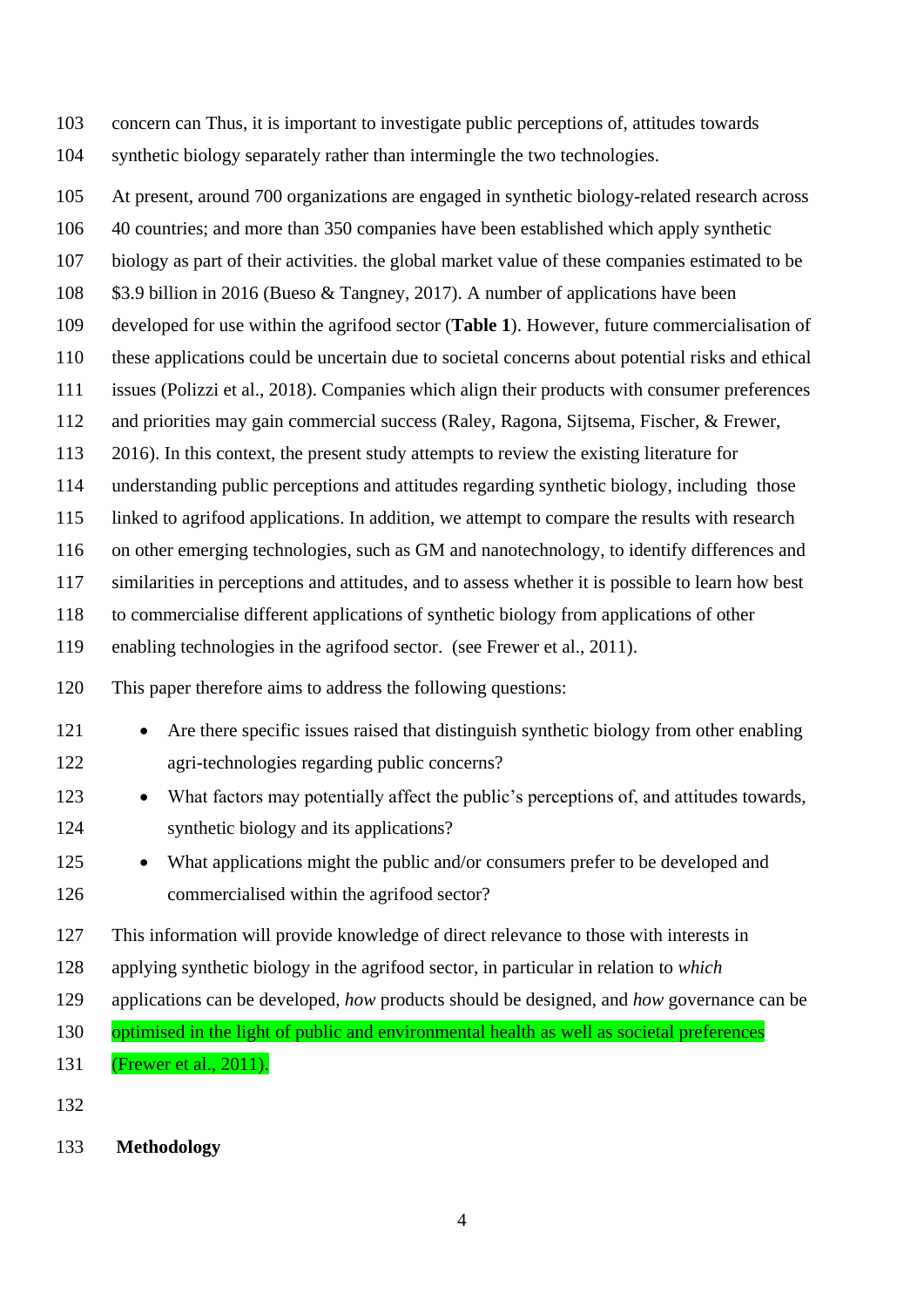134 This paper applied a mapping review methodology to answer the proposed research 135 questions by analysing and integrating existing research findings, while simultaneously **identifying** current knowledge gaps (Grant & Booth, 2009). The relevant literature was **identified** using a two-stage search strategy between 1st July and 30th October 2018. In the first stage, 3 databases (Scopus, Web of Science and ProQuest) were searched to retrieve literature published between January 2004 and December 2018. The terms, (a) "synthetic biology";(b) "attitude"; (c) "perception"; (c) "media coverage"; and (d) "press coverage" 141 were used, in which (a) was separately combined with the other keywords. The returned references were screened and literature that was technical, (i.e. which discussed the process 143 and application of synthetic biology as a scientific process), unempirical, in languages other 144 than English, or "misunderstood" the concept of synthetic biology (for example, equating it 145 with genetic modification) were excluded. In the second stage, additional references were 146 obtained from the reference list of eligible studies **identified in** the first stage. A total of 24 147 studies were included, of which 8 were **focused on an analysis of media reporting of synthetic** 148 biology, and 16 were empirically-based public attitudes related research. A comparison of the retrieved studies was conducted, which focused on their methods used and research findings 150 to address the proposed research questions. The methodology therefore aligns with the criteria proposed for a "mapping review", as proposed by Grant and Booth, 2009.

### **2. Benefits, risks and ethical issues of synthetic biology-based agrifood applications**

 There is evidence to suggest that emerging technologies have the potential to establish new industries or transform existing ones, delivering both benefits and risks (e.g. human health, environmental and socio-economic impacts) (Myers, 2007). These all need to be considered during their development and implementation processes, and integrated into the regulatory framework for technological governance. Previous studies have shown that benefit and risk *perceptions and attitudes* drive societal acceptance of innovative food technologies, such as GM (Frewer et al., 2013) and nanotechnology (Giles, Kuznesof, Clark, Hubbard, & Frewer, 2015). Specifically, different trade-offs between perceived potential risks, benefits and other issues could be made during people's decision-making (Bearth & Siegrist, 2016; Hu, Hünnemeyer, Veeman, Adamowicz, & Srivastava, 2004; Mather et al., 2012). This may also occur in the context of public decision making associated with synthetic biology (Akin et al.,

2017; Pauwels, 2013).

 The technical advances (for example. new/cheaper ways of DNA synthesis and tools for DNA assembly) and more open sourcing (for example. circulation of foundational tools and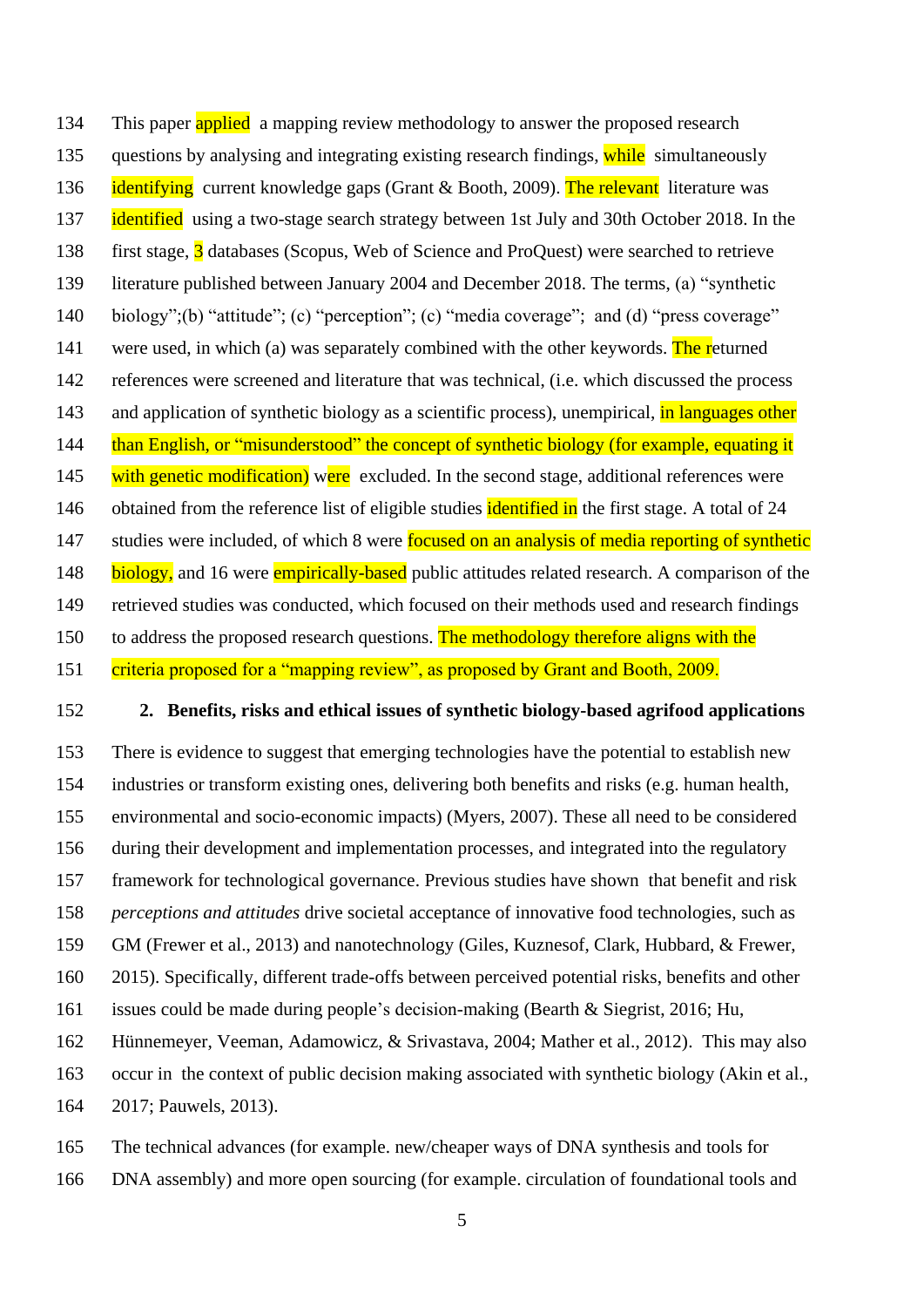reusable synthetic parts) of synthetic biology have facilitated development of applications in different sectors, such as healthcare, energy, environment and agrifood. It is anticipated that these applications can provide new and cost-effective ways of disease treatment, drug and clean energy production, waste recycling, environment enhancement, among many others (Polizzi et al., 2018). Within the agrifood sector, synthetic biology offers better ways to improve crops, control pests and crop diseases, enhance the environment and manage livestock. It also has potential to deliver advantages to novel food and food ingredient production, food processing, food safety diagnosis, food waste processing and food packaging development (**Table 1**). ……………………… Insert **Table 1** here ……………………… Despite the potential benefits, multiple risk issues have also been raised in relation to health,

 environmental, socioeconomic, and ethical impacts of synthetic biology. It is sometimes difficult to make precise risk calculations as the occurrence and consequences of a risk are associated with uncertainty (Rosa, 1998). This may indeed be the case for synthetic biology applied in the agrifood sector. For example, novel foods or food ingredients derived from synthetic organisms may be linked to public concerns about the uncertainties associated with their long-term impacts on human health, including increased allergenicity, as has been the case with GM and other novel foods (van Putten et al., 2006). The release of synthetic microbes or plants may have adverse environmental impacts through affecting other natural species, and subsequently cause negative impacts on human health after entering the food system (Polizzi et al., 2018). An example is the use of synthetic gene-drive system to distort the sex-ratio of target pests, thereby reducing their ability to reproduce. Given the possibility of this system irreversibly entering other species, and the choice of insects as hosts, the application could be highly uncontrollable once released to the environment and subsequently damage the ecosystem more generally (Oye et al., 2014). In addition, upgraded techniques and open source platforms of synthetic biology make it easier to establish biological agents by people within or outside research institutes. It increases the possibility of intended (e.g. "bioterror") and unintended (i.e. "bioerror") release of dangerous biological agents (Polizzi et al., 2018), and may in turn affect the perceived and actual potential for adverse effects on human health and environment.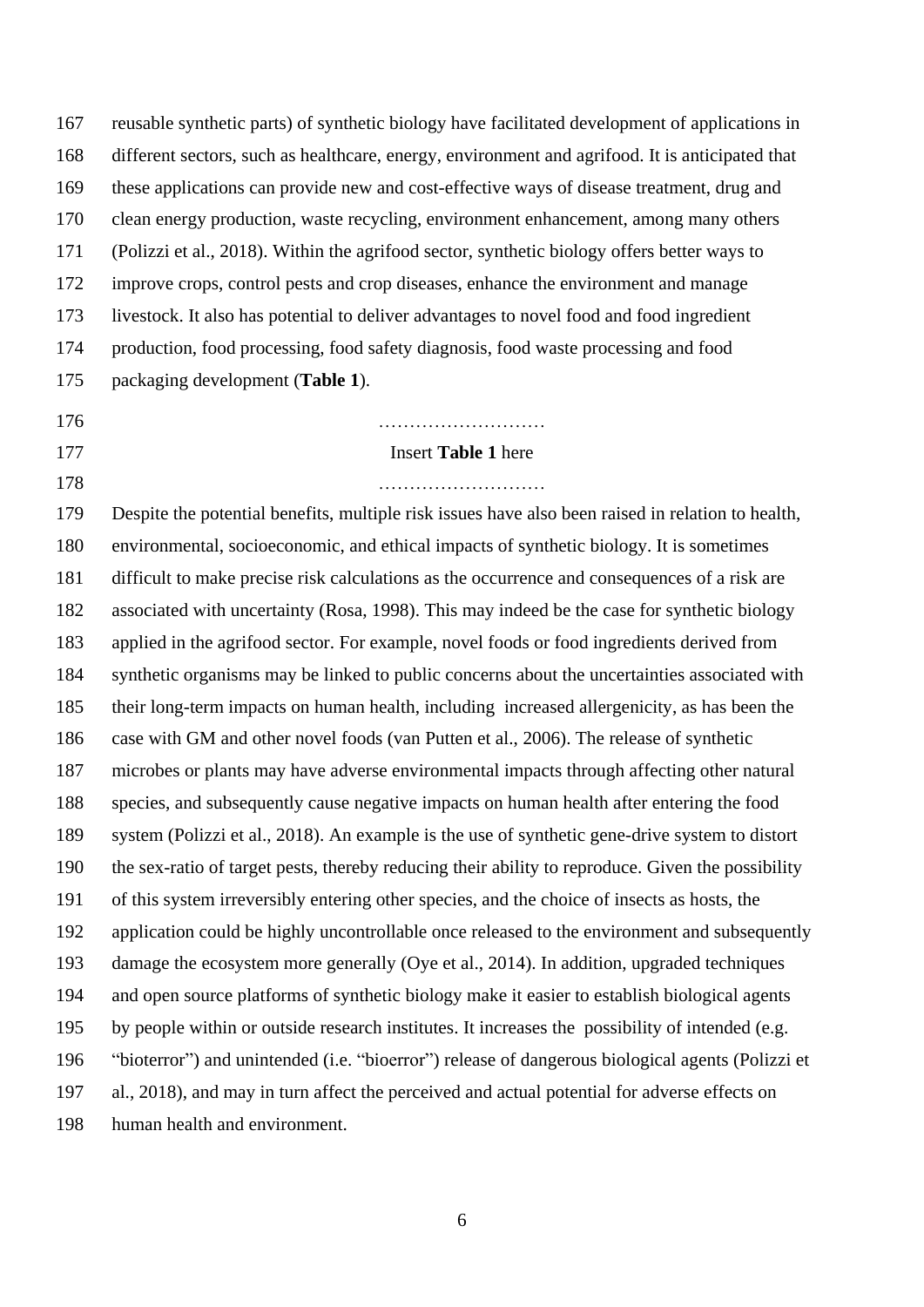Socioeconomic risks in relation to synthetic biology could also occur. For example, novel applications may negatively impact existing supply chains, within which stakeholders might suffer from negative economic consequences. The antimalarial drug (artemisinin) production by synthetic yeast might help stabilize the drug supply and decrease the cost, but traditional producers growing *Artemisia annua* for artemisinin extraction may be put out of business (Polizzi et al., 2018). Or the unbalanced adoption of synthetic biology-based agrifood applications, such as excessive growth of energy crops, may pose threats to food security if competition with food crops results (Harvey & Pilgrim, 2011). Ethical issues have also been frequently studied by ethics experts, in particular the raised concern about "playing God" or "tampering with nature" (Rogers, 2011). The potential for secondary use or misuse, together with other issues such as bioerror, bioterror, patent management, benefit distribution, research integrity, and regulations, have also been identified due to potentially negative consequences (Newson, 2015; Rogers, 2011).

## **3. Media portrayal of synthetic biology**

 In contrast to technical assessment of risks and benefits, public responses to emerging technologies could be highly context-dependent, for instance, influenced by risk framing and market interaction (Falk & Szech, 2013; Kahneman & Tversky, 1984). Kasperson et al. (1988) suggest that social context, such as the information transfer system and response 217 mechanisms of society, could lead to social amplification or attenuation of risk, resulting in 218 behavioural responses. GM foods, for example, were presented as hazardous in a crisis context by the British media, which subsequently "amplified" or increased peoples' risk perceptions and negative attitudes (Frewer, Miles, & Marsh, 2002). It is possible that a similar effect may be observed for synthetic biology, insomuch as the way in which it is portrayed in the media may also affect public attitudes, in particular given that people know 223 little about it at the current time (Kinder & Robbins, 2018; Oliver, 2018).

A body of literature exists which has focused on American and European media portrayals of

synthetic biology, and has covered the period between 2003 and 2016. Themes, metaphors

and tones of media reportage were analysed mainly using qualitative and quantitative content

- analysis (see **Table 2**). The coverage of synthetic biology has substantially increased in
- recent years (Ancillotti, Holmberg, Lindfelt, & Eriksson, 2017; Pauwels, Lovell, & Rouge,
- 229 2012). However, the focus of existing articles was more associated with prominent events
- rather than potential risks and benefits of synthetic biology given thehe large increase of
- reportage occurred in 2008 and 2010 (Pauwels & Ifrim, 2008; Pauwels et al., 2012),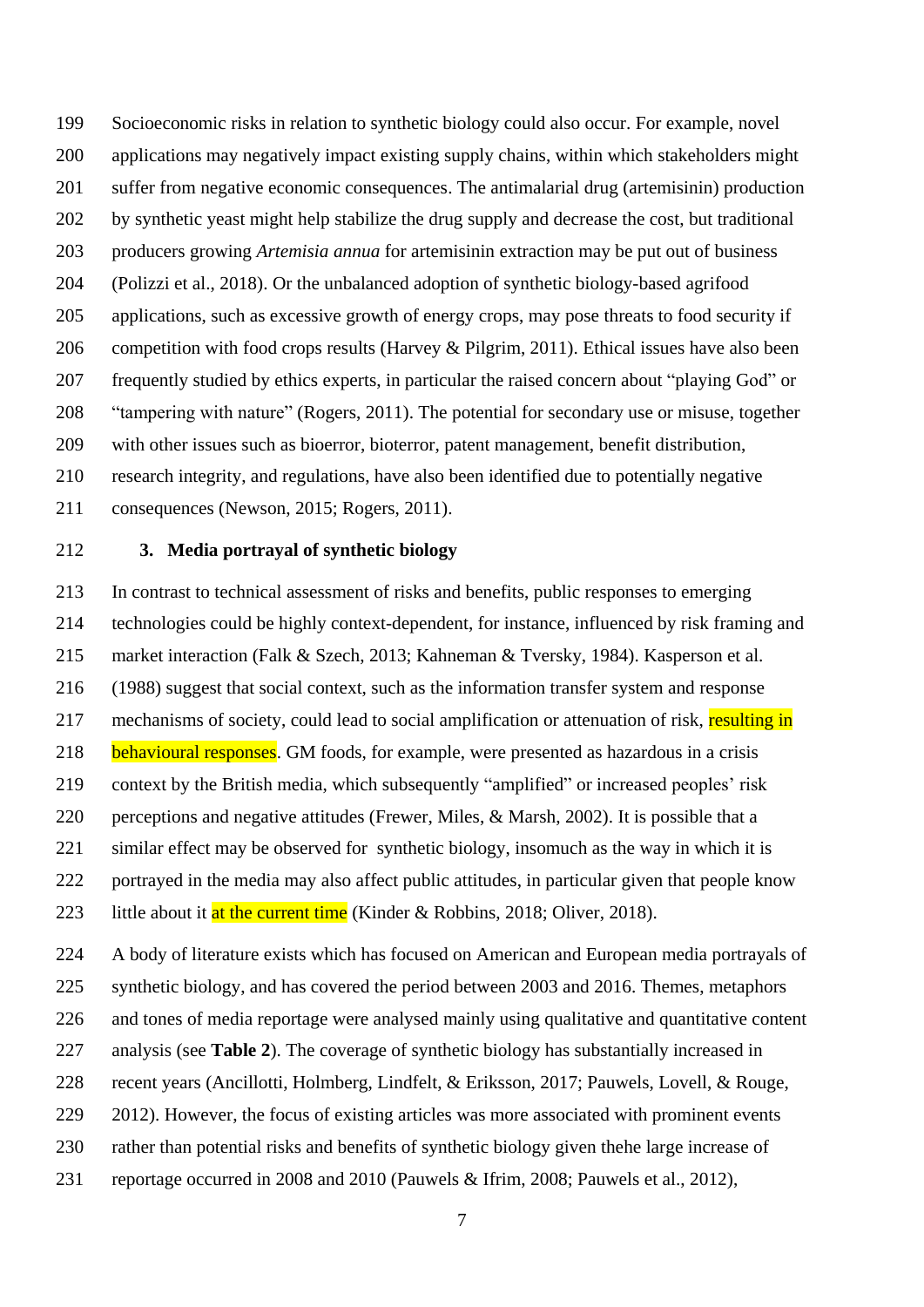underpinned by events related to elite scientists' visons (J. Craig Venter Institute, 2008) and significant technical advance (Gibson et al., 2010). With respect to the identified coverage concerns, American and European media mainly presented bioerror, bioterror and ethical issues, of which ethical concerns was a greater focus in Europe, and bioerror in America (Pauwels, Lovell, & Rouge, 2012). Benefits of potential applications in healthcare, energy and environmental sectors were also introduced. Overall, media coverages describing only benefits, or balanced benefits and risks, outnumbered those underlining risk or ethical issues in both Europe and America (Ancillotti et al., 2017; Pauwels & Ifrim, 2008; Pauwels et al., 2012).

 Metaphors applied in synthetic biology related coverage were also studied. The results showed that the frequency of "religious" metaphors, such as "playing God" and "creating life", is substantially lower than engineering and information technology related metaphors (Ancillotti & Eriksson, 2015; Ancillotti et al., 2017; Borgers, 2017; Braun, Fernau, & Dabrock, 2018). Hellsten and Nerlich (2011) argued that engineering-related metaphors might suggest the controllability of applications and potentially reduce readers' perceived risks. In addition, tone of published stories in the European media were categorised according to their normative impression (Ancillotti & Eriksson, 2015; Ancillotti et al., 2017; Borgers, 2017). Those highlighting benefits, or with an overall "approving" atone were assigned to "positive", and media coverage objectively introducing benefits and risks without value 251 judgement were regarded as "neutral". Media reportage that **portrayed** synthetic biology as a negative development associated with negative implications was labelled as "negative". The findings overall suggested that the percentage of neutral or/and positive coverages was much higher than negative ones in European media (Ancillotti & Eriksson, 2015; Ancillotti et al., 2017; Borgers, 2017).

| 256 | .                                                                                                   |
|-----|-----------------------------------------------------------------------------------------------------|
| 257 | <b>Insert Table 2 here</b>                                                                          |
| 258 |                                                                                                     |
| 259 | Taken together, the current media reporting about synthetic biology appears not to amplify          |
| 260 | public risk perceptions or increase their negative attitudes. It is possible that the potential for |
| 261 | healthcare and energy applications introduced by the media might trigger public interest in         |
| 262 | synthetic biology. However, several issues associated with media coverage still need to be          |
| 263 | considered. For example, synthetic biology may have been "over-promoted" in terms of what           |
| 264 | it can potentially deliver, at least in the short term. This might decrease public trust in         |

in terms of what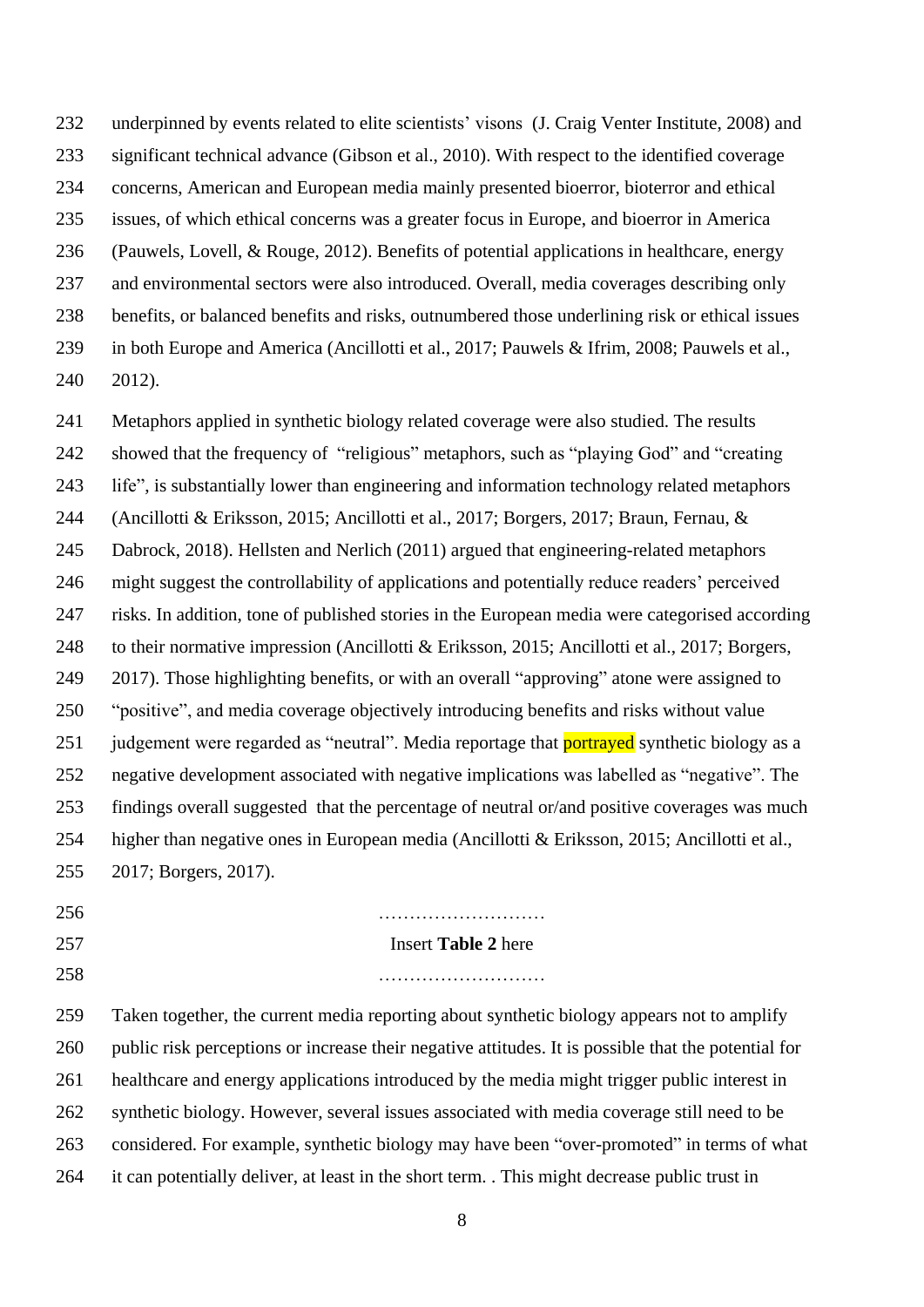synthetic biology and associated research programmes, impeding its future development (Ancillotti, Rerimassie, Seitz, & Steurer, 2016). Verseux et al. (2016) have attributed the "hype" and presentation of far-future scenarios in the media to the lack of understandable documents about the current state of technological development which are targeted at non- biologists. Another issue relates to the demand for clarity in defining and framing synthetic biology, which, once met, may facilitate public engagement and risk communication (Ancillotti et al., 2017; Giordano & Chung, 2018). As a result, better communication between academia and the media community is required to help develop clearer framing of synthetic biology and conduct effective science communication to the public in the light of specific applications and their current state of development.

### **4. Public perceptions of and attitudes towards synthetic biology** *per se*

 Research on public responses to synthetic biology has been relatively infrequent and mainly conducted in Europe and America (see **Table 3**). Participants often made sense of synthetic biology by comparing it with GM technology, while, for example, nanotechnology has been less frequently mentioned in public perception and attitude research as a "comparator" technology from a public perspective (Kronberger, Holtz, Kerbe, Strasser, & Wagner, 2009; Kronberger, Holtz, & Wagner, 2012). Despite the ambiguous information about synthetic biology presented to research participants, another potential expalnation is that the two technologies may be both perceieved to involve deliberate changes to cells at the genetic level. Consequently, public concerns about synthetic biology were expressed in a similar way to those associated to GM, although synthetic biology sometimes was perceived more negativly as people regarded it as a technological "upgrade" of GM (Steurer, 2015). In existing studies, people are mainly concerned about potential risks (e.g. potential environmental and health impacts, bioterror), moral, emotional or value-related issues (e.g. "unnaturalness", "creating life" and "playing God") and increased control of technology and 290 patents by large companies (Betten, Broerse, & Kupper, 2018; Hart Research Associates, 2013; Mandel, Braman, & Kahan, 2008). The public distrust of major stakeholder groups (e.g. scientists, industry and government) was also identified in research (Betten et al., 2018). However, more optimism was expressed by research participants regarding applications benefiting human health, energy and environment (Betten et al., 2018; Pauwels, 2009).

 ……………………… Insert **Table 3** here ………………………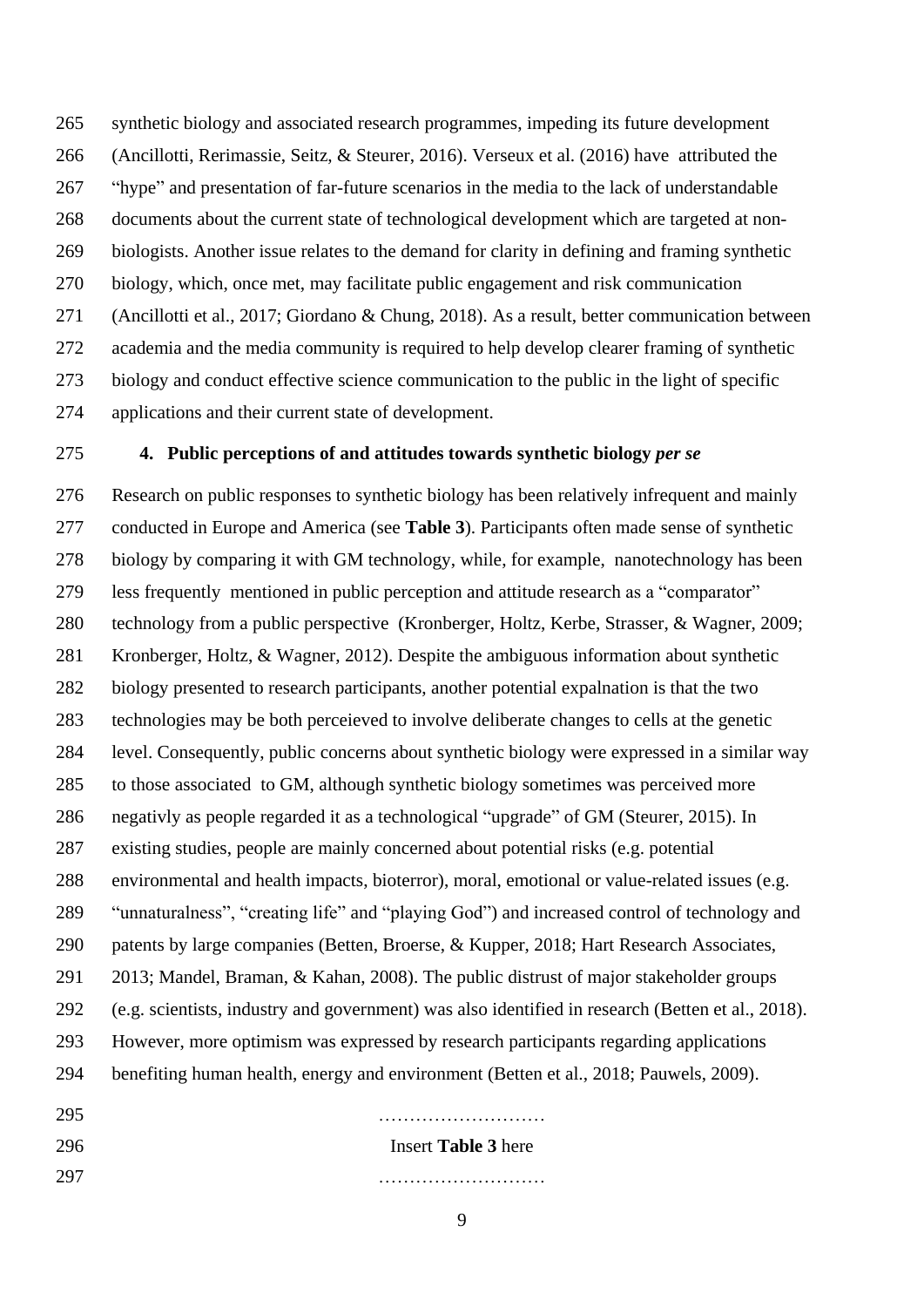Individual attitudes towards synthetic biology were not only associated with their risk and benefit perceptions, but also "value predispositions" (e.g. religiosity and deference towards scientific authority) and trust in scientists (Akin et al., 2017). Deference towards scientific authority represents the long-term and stable belief that scientific enterprise focuses on the best interests of the public, which is correlated with individual's support for other technologies such as nanotechnology (Anderson, Scheufele, Brossard, & Corley, 2012). Trust in scientists has been defined as the short-term amd individual confidence in scientists' motivation and competency (Akin et al., 2017). Dragojlovic and Einsiedel (2012) reported that more religious respondents are less supportive of synthetic biology. However, the influence of religiosity on people's attitudes decreases when they have higher confidence in the institution of science. Among those less deferential towards scientific authority, higher- level trust in scientists could positively affect people's support for synthetic biology (Akin et al., 2017). These findings suggest that increased trust in scientists may improve the public acceptance of synthetic biology.

 The association between public attitudes towards synthetic biology and their demographic characteristics was also studied, such as gender and educational background (see **Table 3**). Men in the US perceived lower risks associated with synthetic biology in comparison to women (Mandel et al., 2008), a demographic difference which has been reported for other technologies (Finucane, Slovic, Mertz, Flynn, & Satterfield, 2000). Finucane et al. (2000) attributed the "white male effect" to men's perceiving themselves to be more involved in controlling and benefiting from technologies than women in the US. People with higher educational levels were reported as exhibiting a tendency to be more supportive of synthetic biology (Akin et al., 2017), as were students with natural science backgrounds, compared to those studying humanities and social sciences, the latter being an intuitive outcome given participants motivation and preferences (Ineichen, Biller-Andorno, & Deplazes-Zemp, 2017). The influence of educational level and gender on public attitudes, however, was sometimes not reported in relation to synthetic biology, in contrast to what has been found for GM (Akin et al., 2017; Frewer, Howard, & Shepherd, 1996; Kahan, Braman, & Mandel, 2009; Verdurme & Viaene, 2003). However, there is evidence that gender differences in public attitudes to GM disappear after the tangible benefits of specific GM foods have been presented to participants (Frewer et al., 1996), again implicating the importance of contexts when assessing attitudes, which may shape perceived perceptions of benefit associated with specific products or applications.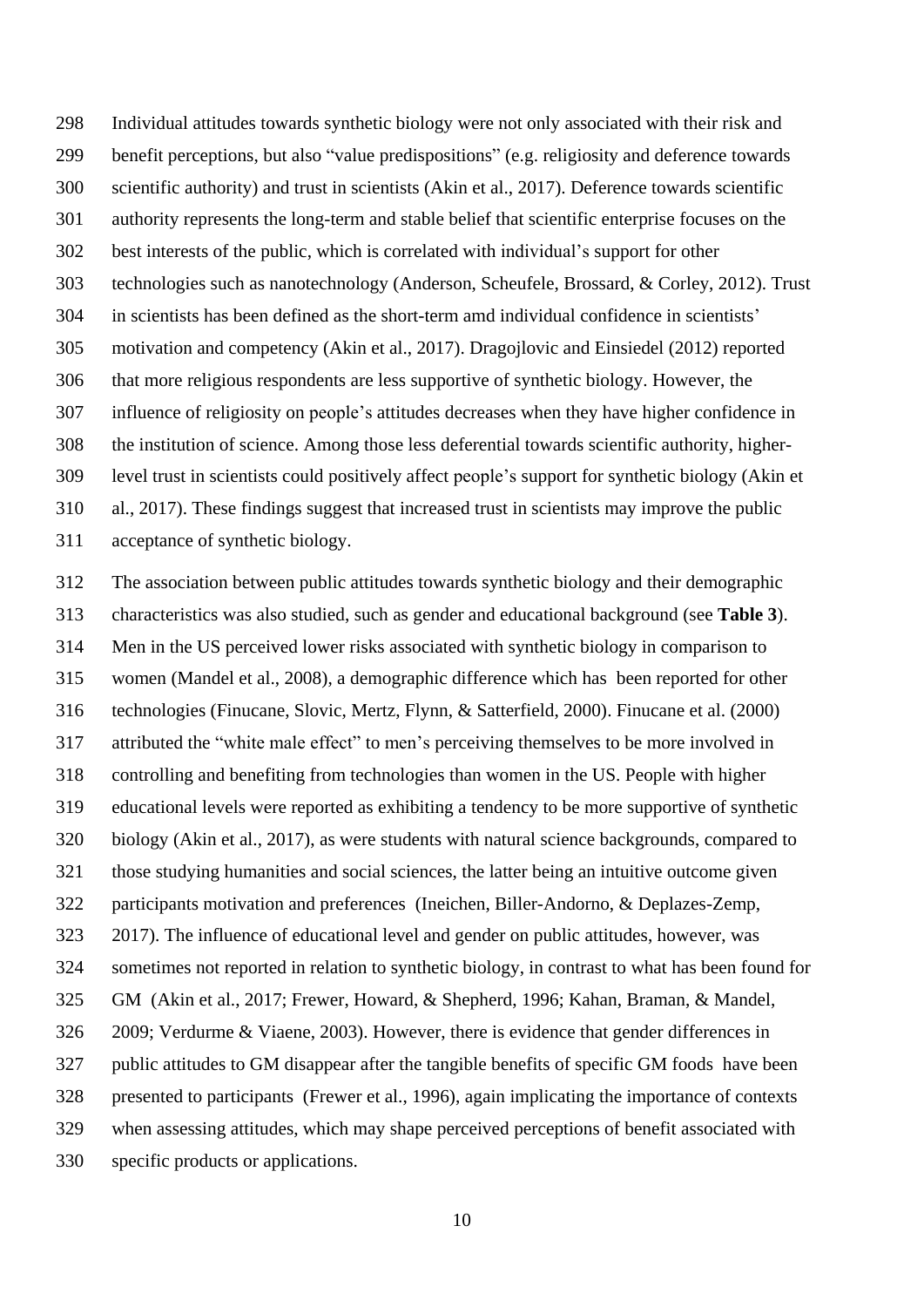### **5. Public perceptions of synthetic biology-based applications in the agrifood sector**

 Public attitudes often varied according to different applications of emerging technologies. A recent systematic review indicated that people hold more positive attitudes towards GM plants and their derivative products compared to attitudes towards GM animal products (Frewer et al., 2013). People are less accepting of GM animals if these are modified for food use rather than for medical reasons, with medical applications possibly perceived to be more "necessary" than those related to food (Frewer, Coles, Houdebine, & Kleter, 2014). In the case of nanotechnology, medical and environmentally beneficial applications tended to be viewed as more accepted by consumers (Priest & Greenhalgh, 2011). Within the food domain, nanotechnology for developing food packaging is more likely to be supported than food products for consumption (Giles et al., 2015).

 The pattern of results for synthetic biology applied in the agrifood sector is not greatly different to other technological applications, although comparisons are made complex because of differences in study design across technologies. In the case of synthetic biology, more positive perceptions were found to result among research participants after concrete examples of applications were introduced (Ineichen et al., 2017; Rakic, Wienand, Shaw, Nast, & Elger, 2017). People expressed more optimism about medical applications, such as synthetic microbes used for the production of medicine (Ineichen et al., 2017; Pauwels, 2013; Starkbaum, Braun, & Dabrock, 2015; Steurer, 2015), and disease treatment using engineered autologous cells (Rakic et al., 2017). However, concerns about unknown long-term impacts of such medicines on human health, unintended release of synthetic microbes, and economic interests were still raised. Environmental applications were more acceptable to participants than agricultural applications. Although released synthetic microbes are more uncontrollable regarding their reproduction and spread, participants still showed more support for those applied in pollutant sensing and bioremediation compared to GM maize (modified to faciliate reduced application of herbicides/insecticides) and rice (modified to increase levels of pro- vitamin A) (Ineichen et al., 2017). As a result, synthetic biology-based applications for environmental enhancement (e.g. synthetic microbe as biosensors and for bioremediation) could be preferred by the public compared to those for crop improvement (e.g. productivity increase and reduced needs for inputs in agriculture) (see **Table 1**).

Generally, people tend to express more negative attitudes to synthetic biology applied in

agricultural and food production (Pauwels, 2013; Steurer, 2015). Synthetic organisms (e.g.

virus, bacterium and insect), developed either for pest control or boosting plant growth, raised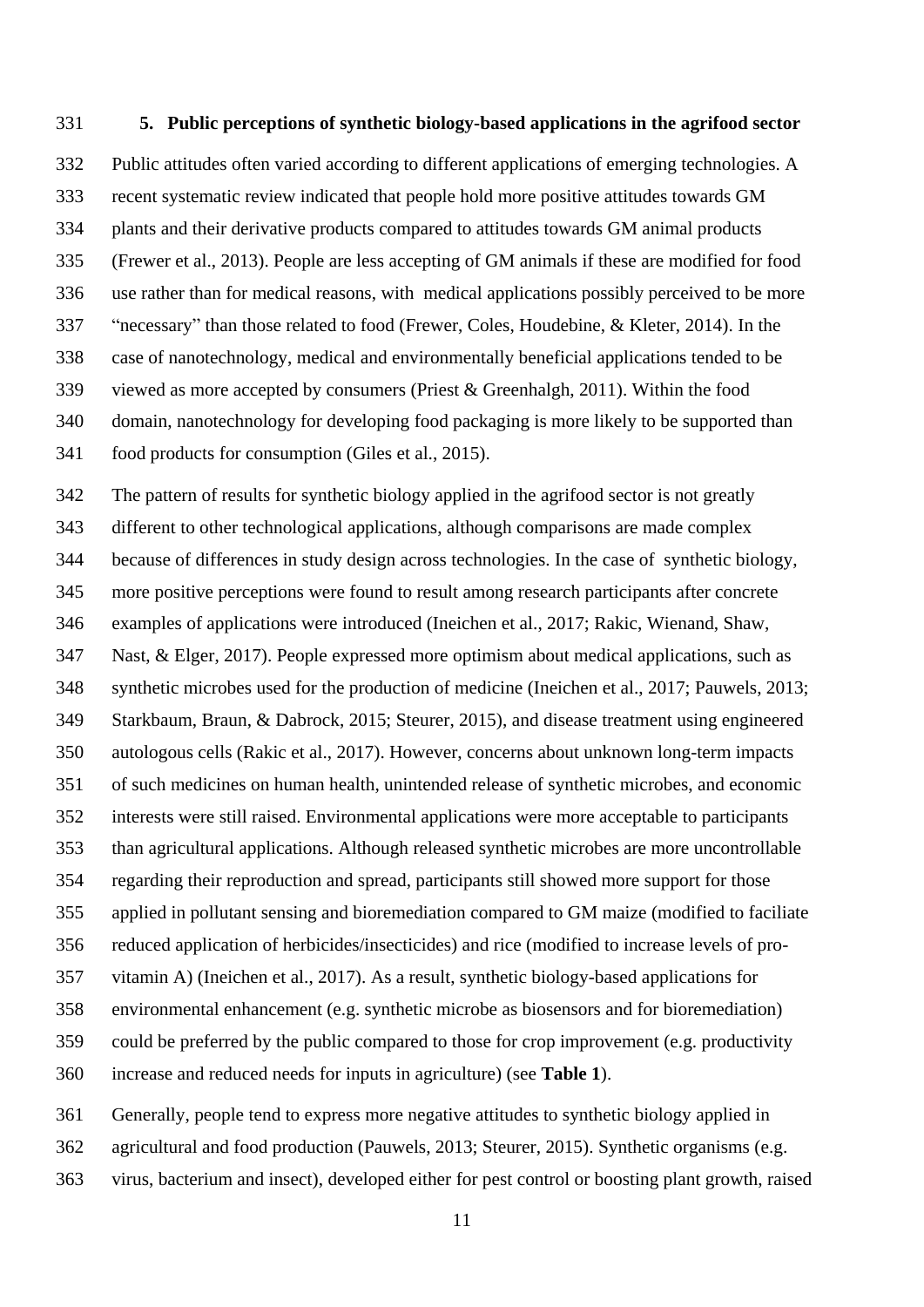concerns for research participants due to their uncontrollability, unknown long-term health impacts and potential for bioterroristic use (Steurer, 2015). It is notable that mosquitos engineered by synthetic gene-drive systems for facilitating the eradication of malaria were perceived to be highly uncontrollable, but people did not express strong opposition to this application (Hart Research Associates, 2013). Again this suggests that medical applications are perceived to be more "necessary" than agricultural applications (Starkbaum et al., 2015). Other agrifood applications, such as animals with accelerated growth and synthetic microbes applied to facilitate food production (e.g. production of food additive), were viewed more negatively by research participants (Hart Research Associates, 2013). This could potentially be related to consumers' concerns about their unknown long-term impacts as well as perceived unnaturalness of the food production process (Román, Sánchez-Siles, & Siegrist, 2017). A study by Dragojlovic and Einsiedel (2013) also indicated the negative influence of perceived unnaturalness on participant acceptance of synthetic yeast-based sweetener, in particular among participants who regard nature as sacred or spiritual.

 The evidence suggests that people's attitudes appear to vary between different applications of synthetic biology, either across sectors or within the agrifood sector. Medical and environmental applications could be more acceptable than those applied in food and agricultural production. However, agrifood applications with tangible and desirable benefits may also be accepted, such as novel food products with health benefits (e.g. nutraceuticals), since they could evoke more positive perceptions compared with those delivering no health benefits. Application of synthetic biology for food packaging development may also be supported according to people's preferences for nanotechnology applications (Giles et al., 2015). So, of the listed agrifood applications in **Table 1**, the public may prefer those for environmental enhancement, producing healthy food products and food packaging to be developed and commercialised. These findings also imply that public perceptions and attitudes of synthetic biology are linked to attributes of specific applications, as is the case for GM and nanotechnology (Frewer et al., 2013; Giles et al., 2015).

### **6. Discussion**

At present, there are no specific issues identified from existing research into public

- perceptions and attitudes which distinguish synthetic biology from other enabling
- technologies, in terms of public perceptions and attitudes (Akin et al., 2017; Steurer, 2015).
- However, some issues uniquely associated with synthetic biology may need further
- consideration. For example, open-sourcing of synthetic biology improves accessibility of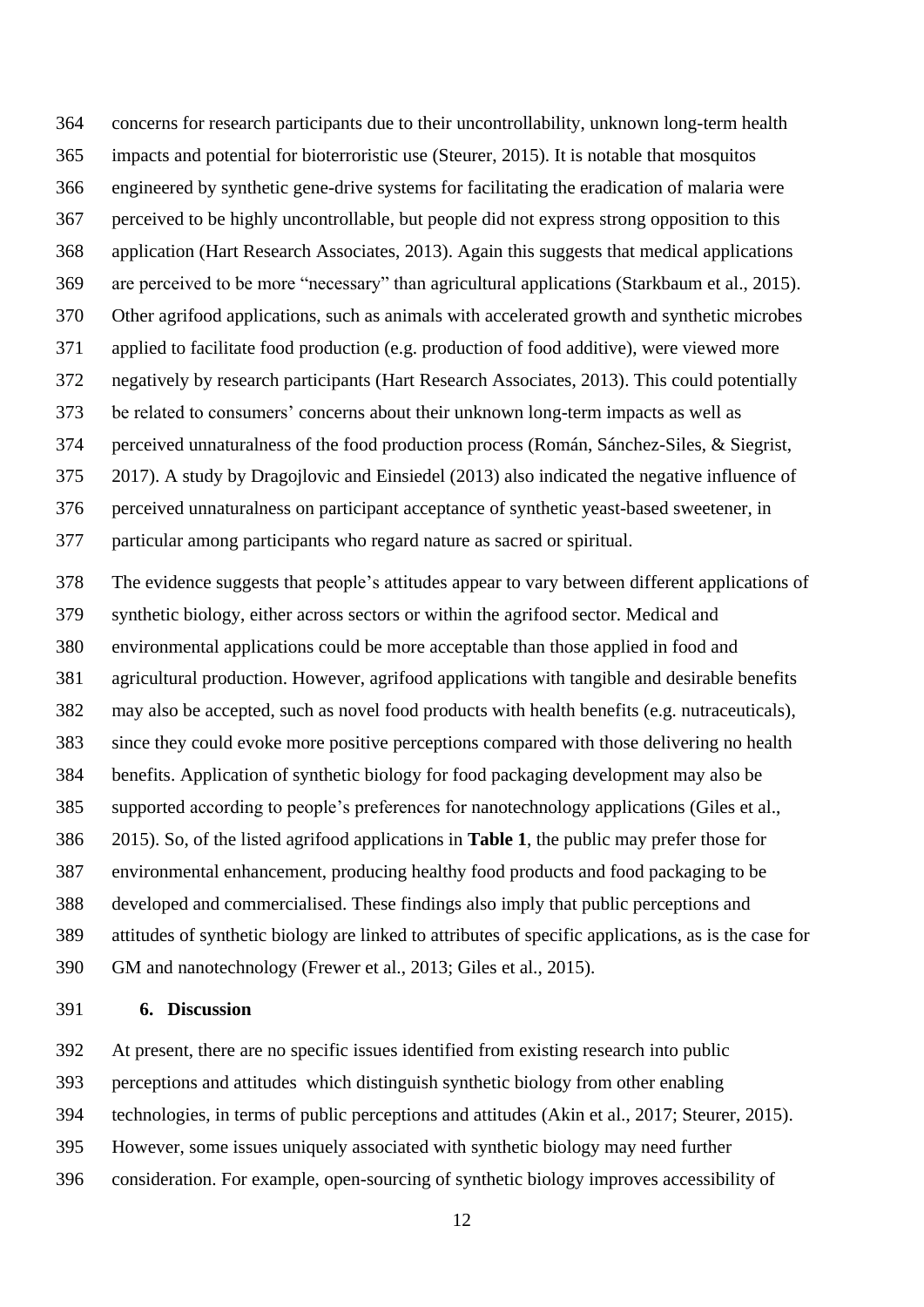technology development to non-professionals, which may increase risks in relation to both bioterror and bioerror. When applied as a bottom-up approach, ethical aspects become more prominent in societal discussions (Bedau et al., 2009). Therefore, it is important to study the influence of these two issues on public attitudes and associated governance practices by linking them to specific applications and other contexts. In addition, as more novel applications are being developed, ambiguities in regulation may occur, and improvement of regulation and governance is therefore needed. Taking the arsenic biosensor (where synthetic bacteria contained in a secure casing) as an example, the developers' application for 405 exemption from The Contained Use Directive  $(2009/41/EC)^1$  and The Deliberate Release 406 Directive  $(2001/18/EC)^2$  was not approved in the European Union. This was because the application was technically "contained" but applied outside of a laboratory (European Food Safety Authority, 2015).

 A limited number of studies have identified factors that may affect public attitudes, such as perceptions of risks, benefits and ethical issues, trust in scientists, industry and government, and individuals' socioeconomic, demographic and value attributes. Although findings in relation to the influence of individual socioeconomic and demographic characteristics as reported in the literature is somewhat inconsistent, ongoing research is required to assess how perceptions and attitudes in different demographic groups varies as this is required in order to develop targeted risk communication strategies (Frewer et al., 2013). Integrating findings of research on synthetic biology as well as GM and nanotechnology, participants' perceptions and attitudes were linked to specific characteristics of applications, and they tended to hold more optimism after being informed of concrete benefits of applications. Metaphors such as "Playing God" and "creating life" were infrequently mentioned in the context of specific applications of synthetic biology, and perceived "unnaturalness" was only identified in food production (Dragojlovic & Einsiedel, 2013). These results suggest that, in common with other agri-technologies, risk and benefit perceptions will contribute in shaping public attitudes towards synthetic biology and its specific applications. Notably, these studies have tended to focus on synthetic biology *per se* rather than specific applications, and no research, so far, has investigated how trade-offs between benefits, risks and other issues are made by people during decision-making. Previous research showed that benefits of GM technology perceived by research participants are discounted (Siegrist & Sütterlin, 2016), and people's

<u>.</u>

<https://eur-lex.europa.eu/legal-content/EN/TXT/?uri=celex%3A32009L0041> (accessed 6 May 2009).

<sup>&</sup>lt;sup>2</sup> <https://eur-lex.europa.eu/legal-content/EN/TXT/?uri=celex%3A32001L0018> (accessed 12 Marth 2001).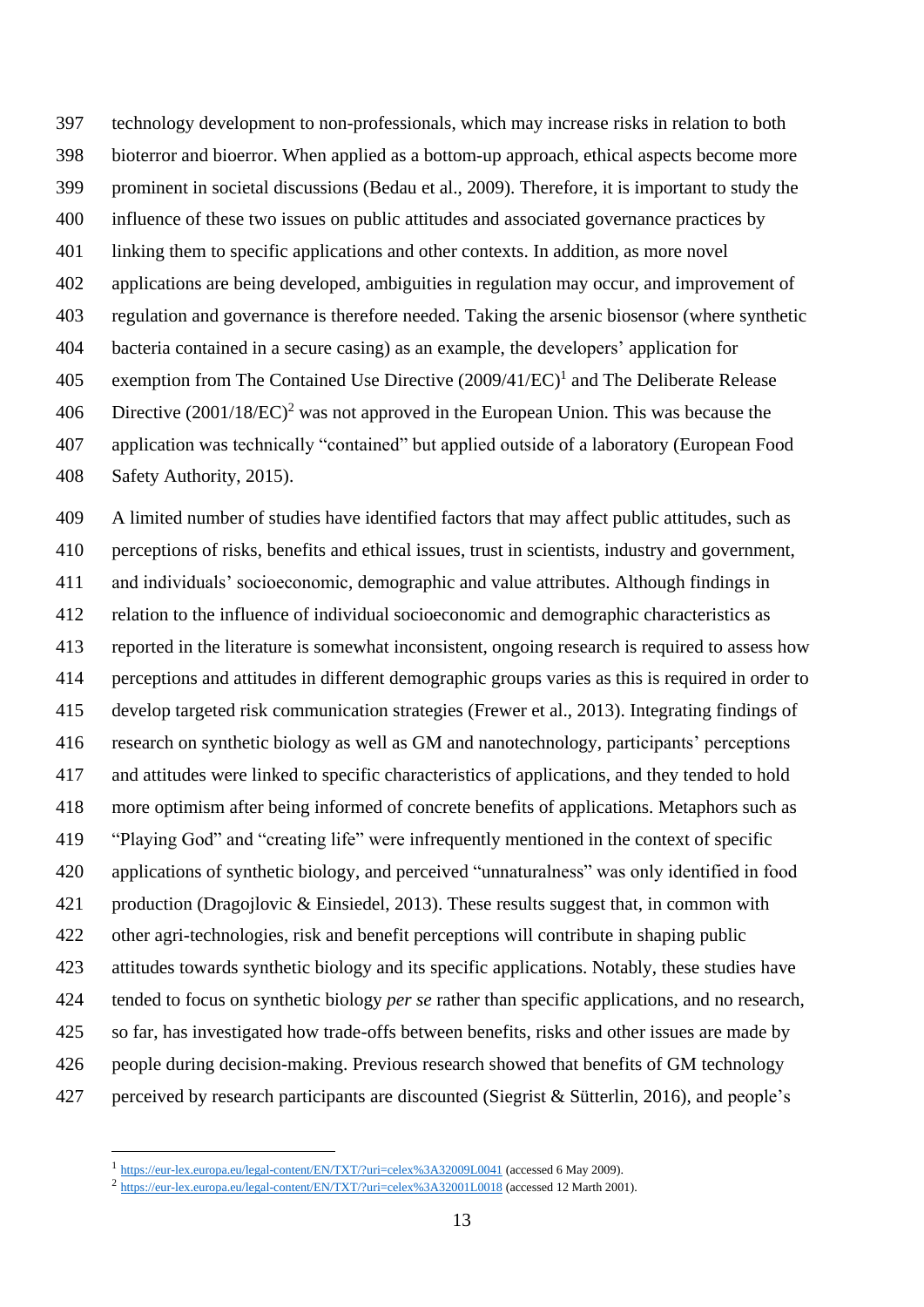risk and benefit perceptions of the same product could be different due to diverse personal characteristics (Hu et al., 2004). Individuals' trade-offs between perceived benefits, risks and other issues in decisions-making are also heterogeneous regarding innovative food technology acceptance (Bearth & Siegrist, 2016). In other words, the role of different perceptions in determining public attitudes could be highly variable, and is affected by various contextual factors, such as type of technology, socio-demographic, cultural or geographical differences between participants, and even regional difference in legislation of studied food technology (Bearth & Siegrist, 2016; Costa-Font & Gil, 2009). To avoid unnecessary scares and encourage the acceptance of synthetic biology applied in the agrifood sector, public perceptions and their influence on people's attitudes need to be investigated in the context of specific applications with concrete and tangible benefits (Hansen, Holm, Frewer, Robinson, & Sandøe, 2003). Specifically, it is important to understand *how* people make trade-offs between their perceived benefits, risks and other issues of synthetic biology, together with contextual factors that impact the decision-making process.

 With respect to the public attitudes towards synthetic biology, social amplification of perceived risks does not seem to have arisen, as the media portrayal is, to date, relatively positive. There is also little evidence showing an "inherent societal aversion" to synthetic biology as an enabling technology (Betten et al., 2018; Pauwels, 2009). While a number of agrifood applications have been identified as potentially preferred by the public for development, there is still a lack of relevant studies to support this in practice, which makes it difficult to more accurately predict public priorities and preferences from **Table 1**.

 This review suggests that the context in which synthetic biology is applied may be relevant to understanding which applications should be a priority for commercialisation technologies (Oliver, 2018). It is well established that context (including product type) effects people's preferences and decision-making (Kahneman & Tversky, 2000). From moral perspective, Falk and Szech (2013) also have argued that individuals' decision-making in relation to moral or ethical issues may differ in different contexts. Context, or how the product of an enabling technology is perceived, is likely to vary between different applications and so merits investigation.

The process of reviewing the literature also highlighted some problems in experimental

design. Some studies over-emphasised the origins of genes, which is a defining characteristic

of GM, rather than the attribute of synthetic biology applications (Amin et al., 2013;

Dragojlovic & Einsiedel, 2013). Previous research suggested that people may perceive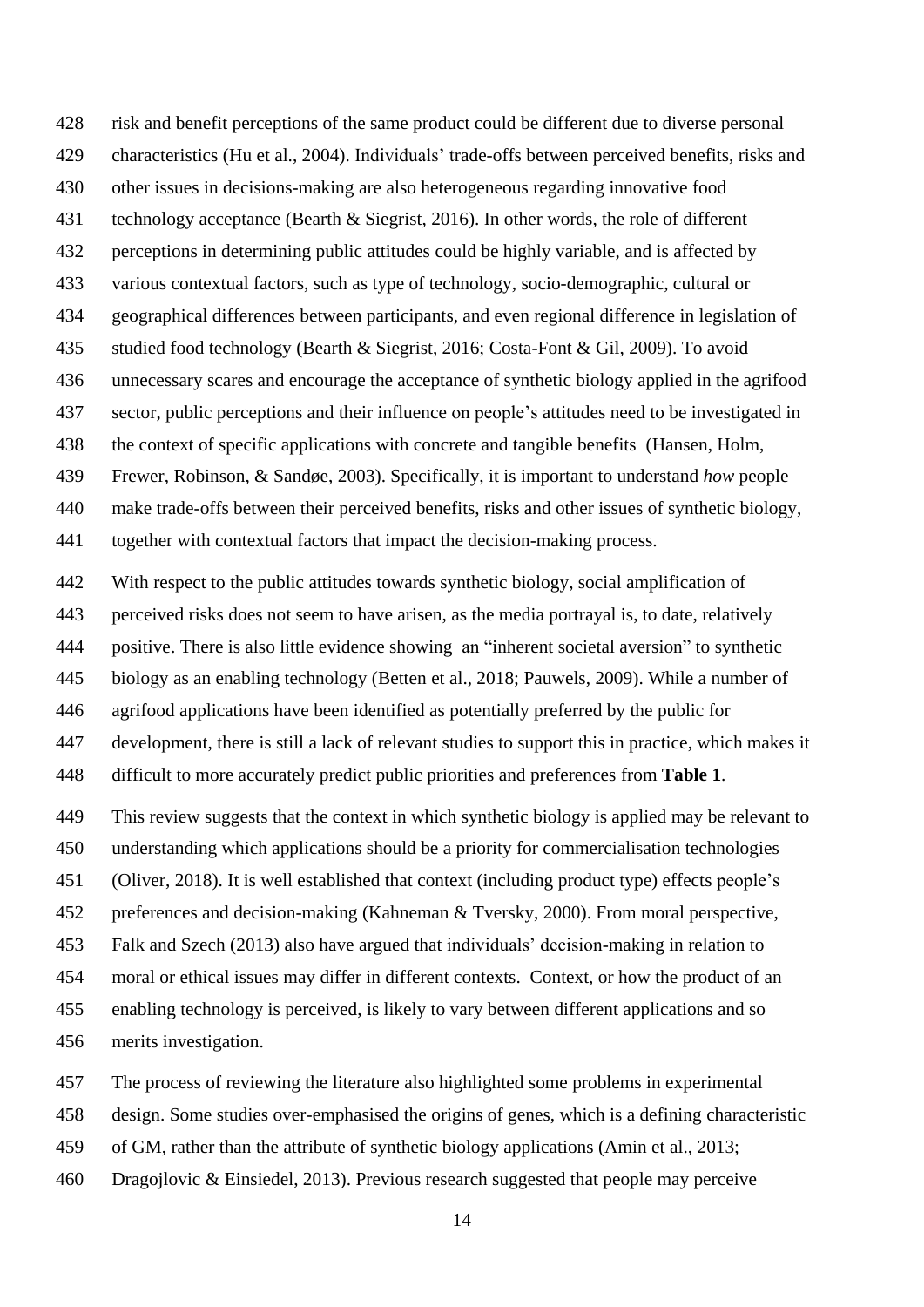different risks and benefits of the same food product based on affect heuristic and/or cognitive reasoning (Slovic, Finucane, Peters, & MacGregor, 2004). For unfamiliar GM foods, people's risk and benefit perceptions are formed by more information and thus more cognitive reasoning dependent. The affect heuristic, however, plays a more important role in people's perceptions of foods that are perceived to be unfamiliar by them (Fischer & Frewer, 2009). In other words, if the presentation of synthetic biology to the public is framed primarily based on attributes of GM, people's attitudes towards synthetic biology-based applications could be biased due to their affect heuristic irrelevant to GM products, in particular those who perceive a situation of information sufficiency. /Furthermore, when developing experimental information interventions, the introduction of synthetic biology should be clear, and selected examples of applications should be realistic rather than "blue sky ideas".

 It is also notable that previous research on the factors which drive agrifood technology acceptance has tended to occur after societal rejection, delivering greater understanding of drivers of public rejection as opposed to acceptance (Frewer et al., 2014). In the case of synthetic biology, it is important to ensure societal and consumer engagement occurs throughout the research and development process. That is, as the technology evolves, a number of research questions need to be further answered prior to, and during, the commercialisation process associated with agrifood applications.

- What are the public preferences for potential applications of synthetic biology in the agrifood sector? And what "features" or characteristics of products will align with societal preferences and priorities?
- What influences peoples' decisions about the acceptability or otherwise of specific applications of synthetic biology? Will factors such as "open sourcing" and perceptions that "life is being created" impact people's decisions?
- How can key stakeholders in synthetic biology development (including scientists, industries and policy makers) "fine tune" the development and commercialisation process in line with societal priorities and expectations? What information and knowledge needs to be exchanged with societal stakeholders, and how might this be achieved?

### **7. Limitations of the research**

 At present, and as has been noted, there is a limited literature available for review. Despite extrapolating from research into public attitudes of GM and nanotechnology, the authors have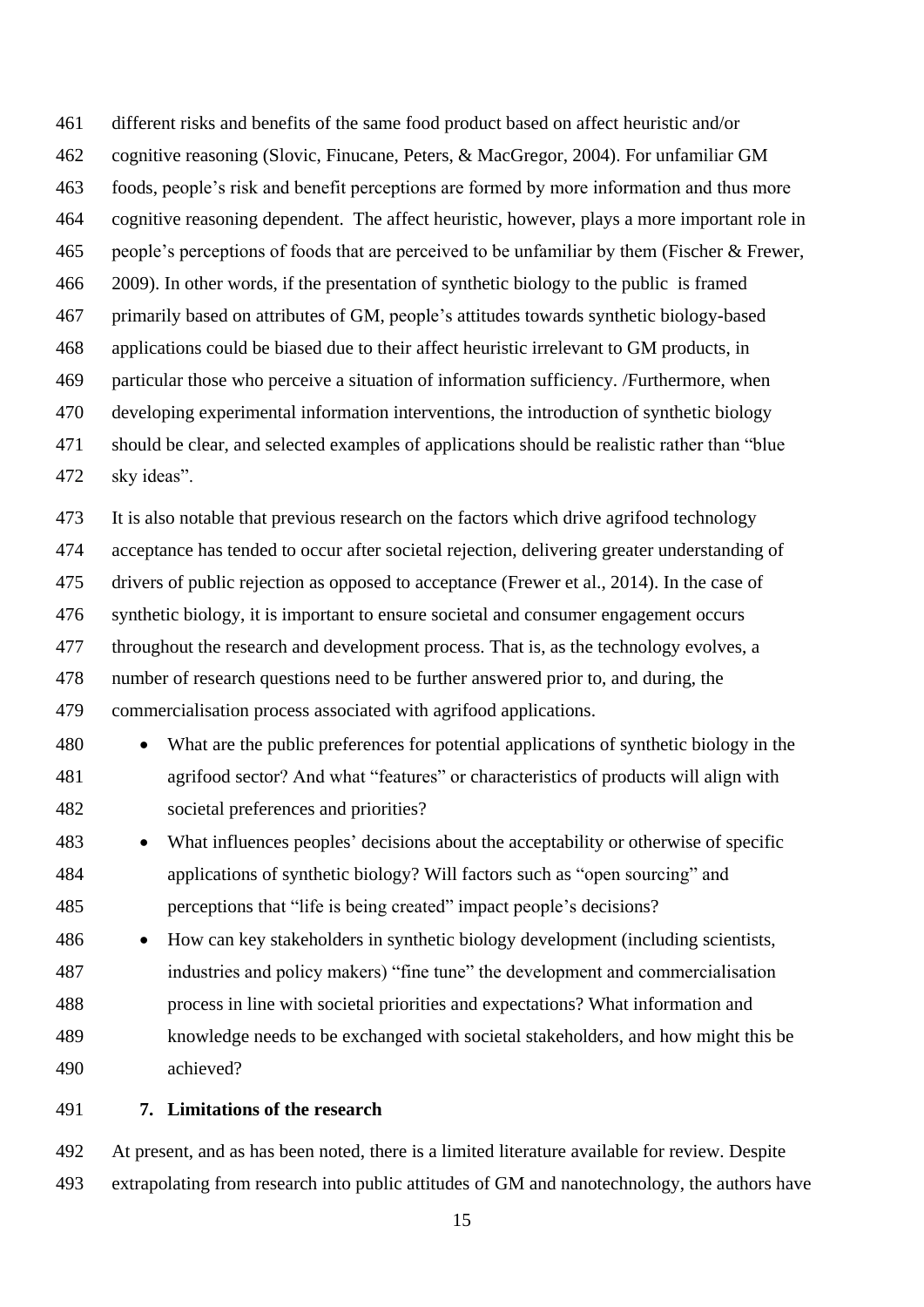been unable to further identify public priorities for development from the listed applications in **Table 1**. The lack of empirical research also impeded comparisons of attitudinal differences across regions and time. As a consequence, important research gaps have been identified, which, once filled, will benefit the development of commercialisation trajectories for applications within the agrifood sector, as well as the development of effective governance practices.

### **8. Conclusions**

 Synthetic biology has undergone considerable growth in recent years, with various potentially beneficial applications in the agrifood sector having been under development. However, the future commercialisation of these applications could be uncertain due to public risk perceptions and ethical concerns. Given the relatively positive media portrayal at the present, public attitudes appear to be uncrystallised. Also, people's attitudes and perceptions are likely to vary according to traits of applications. For instance, the public are inclined to accept applications for environmental enhancement, healthy food production and food packaging development. However, current studies into public attitudes towards synthetic biology have focused more on the technology *per se*, but failed to contemplate application types, which has impeded further identification of public priorities from **Table 1**. This is also an important research gap which merits investigation as it guides "fine-tuning" characteristics of applications in particular those at critical development points and optimise the commercialisation process. Other contextual factors, in particular those affecting the impacts of perceptions on people's acceptance or rejection of synthetic biology, should also be investigated. This information, together with the public priorities, could provide the basis for more effective public risk communication and regulatory mechanisms establishment, for example, in relation to identification and discussion of potential (socially prioritised) benefits in agrifood governance. In summary, better framing of synthetic biology needs to be developed for better conducting relevant research and effective public engagement. More studies into public responses to synthetic biology are also required, which may provide information for "fine tuning" technical researchers' experiments, companies' product design and commercialisation, and forming the basis for more effective regulation mechanisms.

## **Acknowledgements**

 This research did not receive any specific grant from funding agencies in the public, commercial, or not-for-profit sectors.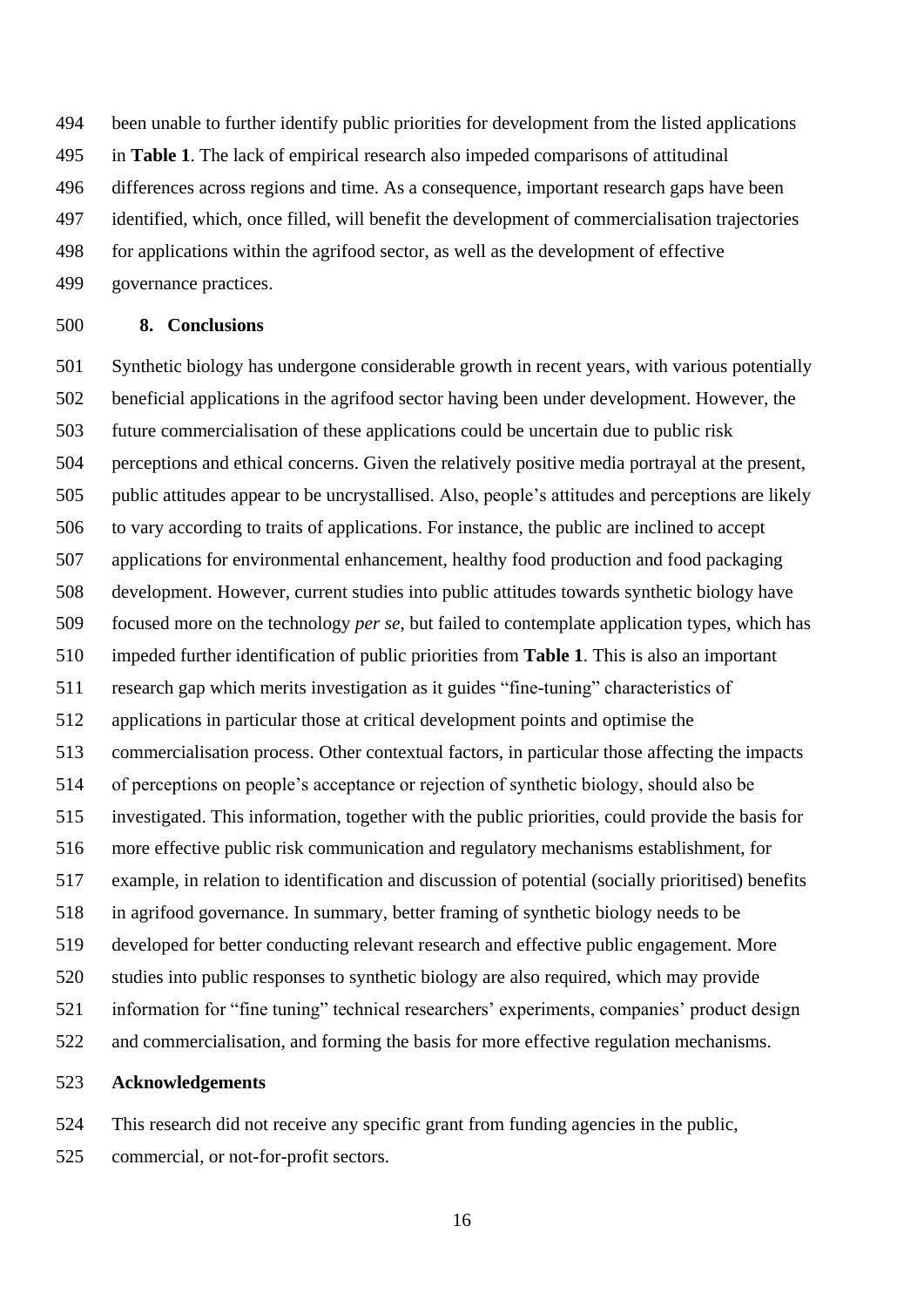| 526 |                                                                                              |
|-----|----------------------------------------------------------------------------------------------|
| 527 |                                                                                              |
| 528 |                                                                                              |
| 529 |                                                                                              |
| 530 | <b>References</b>                                                                            |
| 531 | Abbas, Z., Zafar, Y., Khan, S. A., & Mukhtar, Z. (2013). A chimeric protein encoded by       |
| 532 | synthetic genes shows toxicity to Helicoverpa armigera and Spodotera littoralis larvae.      |
| 533 | International Journal of Agriculture and Biology, 15(2), 325–330.                            |
| 534 | Akin, H., Rose, K. M., Scheufele, D. A., Simis-Wilkinson, M., Brossard, D., Xenos, M. A.,    |
| 535 | & Corley, E. A. (2017). Mapping the landscape of public attitudes on synthetic biology.      |
| 536 | BioScience, 67(3), 290-300. http://doi.org/10.1093/biosci/biw171                             |
| 537 | Amin, L., Azlan, N., Ahmad, J., Hashim, H., Samian, A., & Haron, M. (2013). Ethical          |
| 538 | perception of synthetic biology. African Journal of Biotechnology, 10(58), 12469–            |
| 539 | 12480. http://doi.org/10.4314/ajb.v10i58.                                                    |
| 540 | Ancillotti, M., & Eriksson, S. (2015). Synthetic biology in the press: Media portrayal in    |
| 541 | Sweden and Italy. In K. Hagen, M. Engelhard, & G. Toepfer (Eds.), Ambivalences of            |
| 542 | Creating Life: Societal and Philosophical Dimensions of Synthetic Biology (1st ed., pp.      |
| 543 | 141–156). Zug, Switzerland: Springer International Publishing.                               |
| 544 | http://doi.org/10.1007/978-3-319-21088-9                                                     |
| 545 | Ancillotti, M., Holmberg, N., Lindfelt, M., & Eriksson, S. (2017). Uncritical and unbalanced |
| 546 | coverage of synthetic biology in the Nordic press. Public Understanding of Science,          |
| 547 | 26(2), 235-250. http://doi.org/10.1177/0963662515609834                                      |
| 548 | Ancillotti, M., Rerimassie, V., Seitz, S. B., & Steurer, W. (2016). An Update of Public      |
| 549 | Perceptions of Synthetic Biology: Still Undecided? NanoEthics, 10(3), 309–325.               |
| 550 | http://doi.org/10.1007/s11569-016-0256-3                                                     |
| 551 | Anderson, A. A., Scheufele, D. A., Brossard, D., & Corley, E. A. (2012). The role of media   |
| 552 | and deference to scientific authority in cultivating trust in sources of information about   |
| 553 | emerging technologies. International Journal of Public Opinion Research, 24(2), 225–         |
| 554 | 237. http://doi.org/10.1093/ijpor/edr032                                                     |
| 555 | Bar-Even, A., Noor, E., Lewis, N. E., & Milo, R. (2010). Design and analysis of synthetic    |
| 556 | carbon fixation pathways. Proceedings of the National Academy of Sciences of the             |
| 557 | United States of America, 107(19), 8889-94. http://doi.org/10.1073/pnas.0907176107           |
| 558 | Bearth, A., & Siegrist, M. (2016). Are risk or benefit perceptions more important for public |
| 559 | acceptance of innovative food technologies: A meta-analysis. Trends in Food Science          |
| 560 | and Technology, 49(March), 14-23. http://doi.org/10.1016/j.tifs.2016.01.003                  |
| 561 | Bedau, M. A., Parke, E. C., Tangen, U., & Hantsche-Tangen, B. (2009). Social and ethical     |
| 562 | checkpoints for bottom-up synthetic biology, or protocells. Systems and Synthetic            |
| 563 | <i>Biology</i> , 3, 65–75. http://doi.org/10.1007/s11693-009-9039-2                          |
| 564 | Benner, S. A., & Sismour, A. M. (2005). Synthetic biology. Nat Rev Genet, 6(7), 533–543.     |
| 565 | http://doi.org/10.1038/nrg1637                                                               |
| 566 | Betten, A. W., Broerse, J. E. W., & Kupper, F. (2018). Dynamics of problem setting and       |
| 567 | framing in citizen discussions on synthetic biology. Public Understanding of Science,        |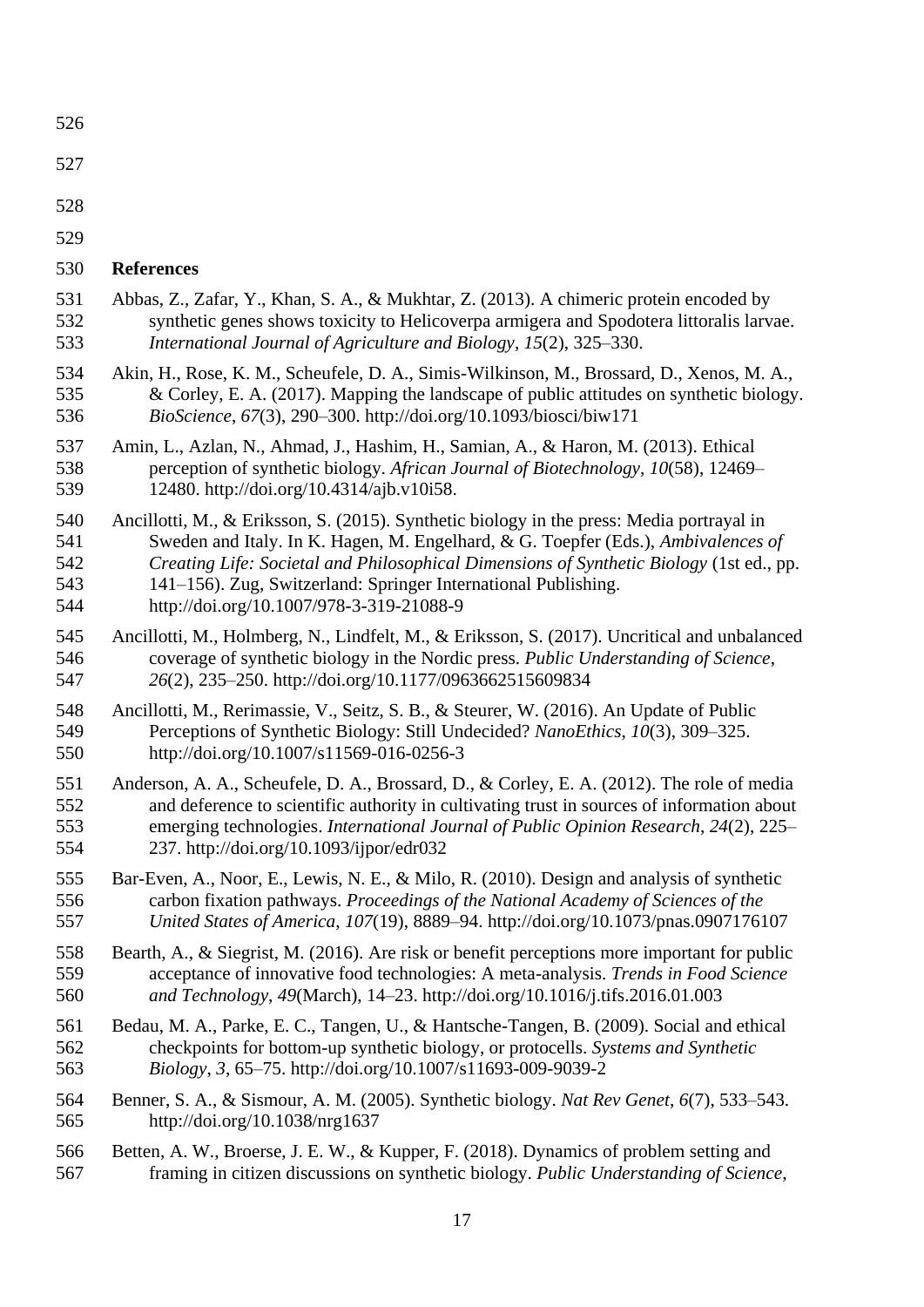- *27*(3), 294–309. http://doi.org/10.1177/0963662517712207
- Bhat, S. A., Malik, A. A., Ahmad, S. M., Shah, R. A., Ganai, N. A., Shafi, S. S., & Shabir, N. (2017). Advances in genome editing for improved animal breeding: A review. *Veterinary World*, *10*(11), 1361–1366. http://doi.org/10.14202/vetworld.2017.1361- 1366
- Borgers, M. (2017). *Representation of synthetic biology in Dutch newspapers*. Utrecht University. Retrieved from
- https://dspace.library.uu.nl/bitstream/handle/1874/349043/Masterthesis Maaike Borgers.pdf?sequence=2&isAllowed=y
- Braun, M., Fernau, S., & Dabrock, P. (2018). Images of synthetic life: Mapping the use and function of metaphors in the public discourse on synthetic biology. *PLoS ONE*, *13*(6), e0199597. http://doi.org/10.1371/journal.pone.0199597
- Bueso, F. Y. ., & Tangney, M. (2017). Synthetic Biology in the Driving Seat of the Bioeconomy. *Trends in Biotechnology*, *35*(5), 373–378. http://doi.org/10.1016/j.tibtech.2017.02.002
- Cameron, D. E., Bashor, C. J., & Collins, J. J. (2014). A brief history of synthetic biology. *Nature Reviews Microbiology*, *12*(5), 381–390. http://doi.org/10.1038/nrmicro3239
- Colwell, R. K., Norse, E. A., Pimentel, D., Sharples, F. E., & Simberloff, D. (1985). Genetic Engineering in Agriculture. *Science*, *229*(4709), 111–112. http://doi.org/10.1126/science.229.4709.111
- Conti, J., Satterfield, T., & Harthorn, B. H. (2011). Vulnerability and social justice as factors in emergent U.S. nanotechnology risk perceptions. *Risk Analysis*, *31*(11), 1734–1748. http://doi.org/10.1111/j.1539-6924.2011.01608.x
- Costa-Font, M., & Gil, J. M. (2009). Structural equation modelling of consumer acceptance of genetically modified (GM) food in the Mediterranean Europe: A cross country study. *Food Quality and Preference*, *20*(6), 399–409. http://doi.org/10.1016/j.foodqual.2009.02.011
- Damiati, S., Mhanna, R., Kodzius, R., & Ehmoser, E. K. (2018). Cell-free approaches in synthetic biology utilizing microfluidics. *Genes*, *9*(3). http://doi.org/10.3390/genes9030144
- De Mora, K., Joshi, N., Balint, B. L., Ward, F. B., Elfick, A., & French, C. E. (2011). A pH- based biosensor for detection of arsenic in drinking water. *Analytical and Bioanalytical Chemistry*, *400*(4), 1031–1039. http://doi.org/10.1007/s00216-011-4815-8
- Dragojlovic, N., & Einsiedel, E. (2012). Playing God or just unnatural? Religious beliefs and approval of synthetic biology. *Public Understanding of Science*, *22*(7), 869–885. http://doi.org/10.1177/0963662512445011
- Dragojlovic, N., & Einsiedel, E. (2013). Framing Synthetic Biology: Evolutionary Distance, Conceptions of Nature, and the Unnaturalness Objection. *Science Communication*, *35*(5), 547–571. http://doi.org/10.1177/1075547012470707
- European Commission (2005). Synthetic biology: Apply engineering to biology. Retrieved from http://www.synbiosafe.eu/uploads/pdf/EU-highlevel-syntheticbiology.pdf
- European Food Safety Authority. (2015). *Risk assessment of the genetically modified microorganism ' Arsenic Biosensor ' , a derivative of Bacillus subtilis 168 trpC2 , for*
- *the purpose of its inclusion in Part C Annex II of Council Directive*. Retrieved from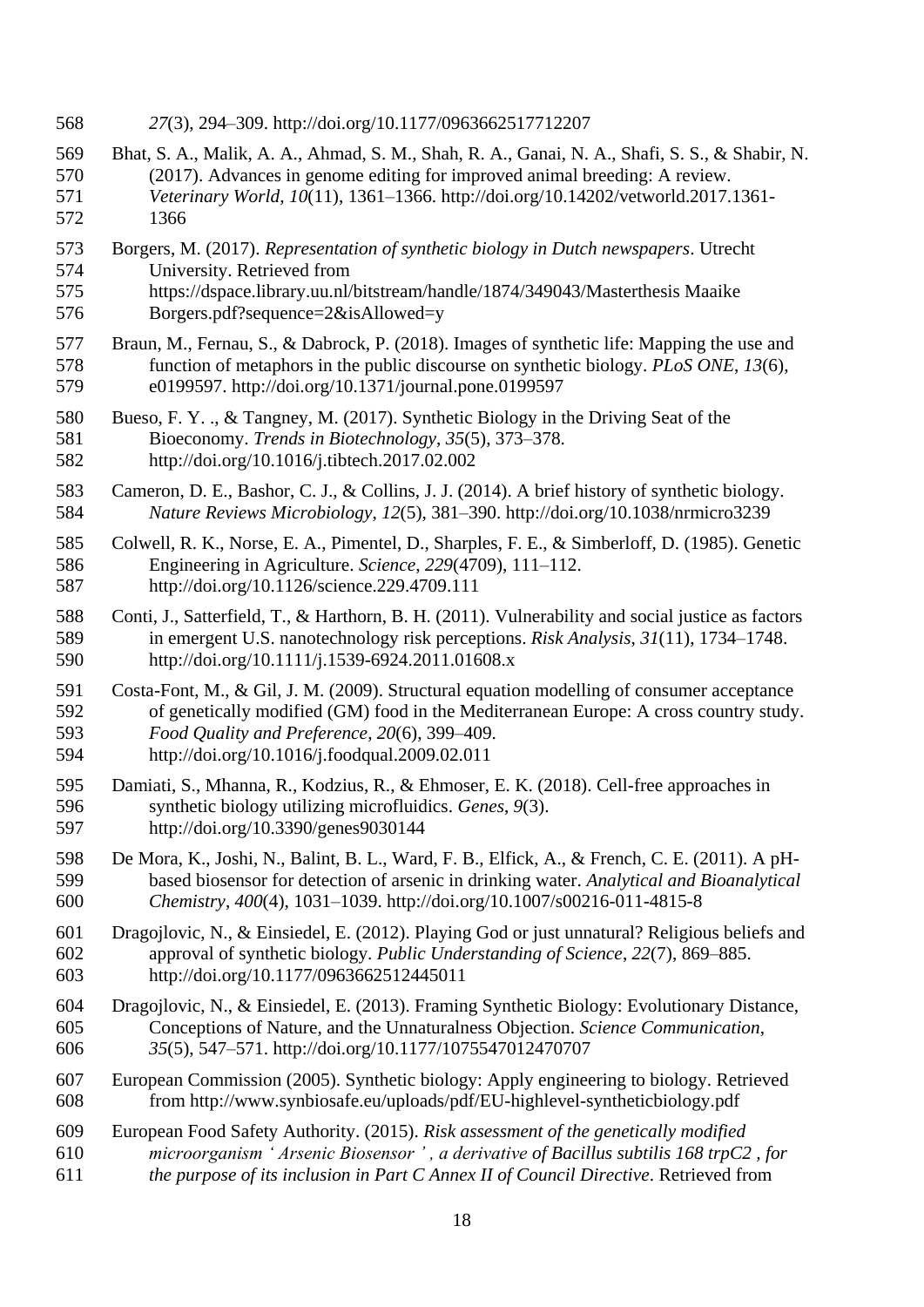- https://www.efsa.europa.eu/en/supporting/pub/en-917
- Falk, A., & Szech, N. (2013). Morals and markets. *Science*, *340*(6133), 707–711. http://doi.org/10.1126/science.1231566
- Farrar, K., Bryant, D., & Cope-Selby, N. (2014). Understanding and engineering beneficial plant-microbe interactions: Plant growth promotion in energy crops. *Plant Biotechnology Journal*, *12*(9), 1193–1206. http://doi.org/10.1111/pbi.12279
- Finucane, M. L., Slovic, P., Mertz, C. K., Flynn, J., & Satterfield, T. A. (2000). Gender, race, and perceived risk: The "white male" effect. *Health, Risk & Society*, *2*(2), 159–172. http://doi.org/10.1080/713670162
- Fischer, A. R. H., & Frewer, L. J. (2009). Consumer familiarity with foods and the perception of risks and benefits. *Food Quality and Preference*, *20*(8), 576–585. http://doi.org/10.1016/j.foodqual.2009.06.008
- Fraser, P. D., Enfissi, E. M. A., & Bramley, P. M. (2009). Genetic engineering of carotenoid formation in tomato fruit and the potential application of systems and synthetic biology approaches. *Archives of Biochemistry and Biophysics*, *483*(2), 196–204. http://doi.org/10.1016/j.abb.2008.10.009
- Frewer, L. J., Bergmann, K., Brennan, M., Lion, R., Meertens, R., Rowe, G., … Vereijken, C. (2011). Consumer response to novel agri-food technologies: Implications for predicting consumer acceptance of emerging food technologies. *Trends in Food Science and Technology*, *22*(8), 442–456. http://doi.org/10.1016/j.tifs.2011.05.005
- Frewer, L. J., Coles, D., Houdebine, L.-M., & Kleter, G. A. (2014). Attitudes towards genetically modified animals in food production. *British Food Journal*, *116*(8), 1291– 1313. http://doi.org/10.1108/BFJ-08-2013-0211
- Frewer, L. J., Gupta, N., George, S., Fischer, A. R. H., Giles, E. L., & Coles, D. (2014). Consumer attitudes towards nanotechnologies applied to food production. *Trends in Food Science and Technology*, *40*(2), 211–225. http://doi.org/10.1016/j.tifs.2014.06.005
- Frewer, L. J., Howard, C., & Shepherd, R. (1996). Effective communication about genetic engineering and food. *British Food Journal*, *98*(4/5), 48–52. http://doi.org/10.1108/00070709610119883
- Frewer, L. J., Miles, S., & Marsh, R. (2002). The media and genetically modified foods: Evidence in support of social amplification of risk. *Risk Analysis*, *22*(4), 701–711. http://doi.org/10.1111/0272-4332.00062
- Frewer, L. J., van der Lans, I. A., Fischer, A. R. H., Reinders, M. J., Menozzi, D., Zhang, X. Y., … Zimmermann, K. L. (2013). Public perceptions of agri-food applications of genetic modification - A systematic review and meta-analysis. *Trends in Food Science and Technology*, *30*(2), 142–152. http://doi.org/10.1016/j.tifs.2013.01.003
- Gaskell, G., Bauer, M. W., Durant, J., & Allum, N. C. (1999). Worlds apart? The reception of genetically modified foods in Europe and the U.S. *Science*, *285*(5426), 384–387. http://doi.org/10.1126/science.285.5426.384
- Gibson, D. G., Glass, J. I., Lartigue, C., Noskov, V. N., Chuang, R. Y., Algire, M. A., … Venter, J. C. (2010). Creation of a bacterial cell controlled by a chemically synthesized genome. *Science*, *329*(5987), 52–56. http://doi.org/10.1126/science.1190719
- Giles, E. L., Kuznesof, S., Clark, B., Hubbard, C., & Frewer, L. J. (2015). Consumer acceptance of and willingness to pay for food nanotechnology: a systematic review.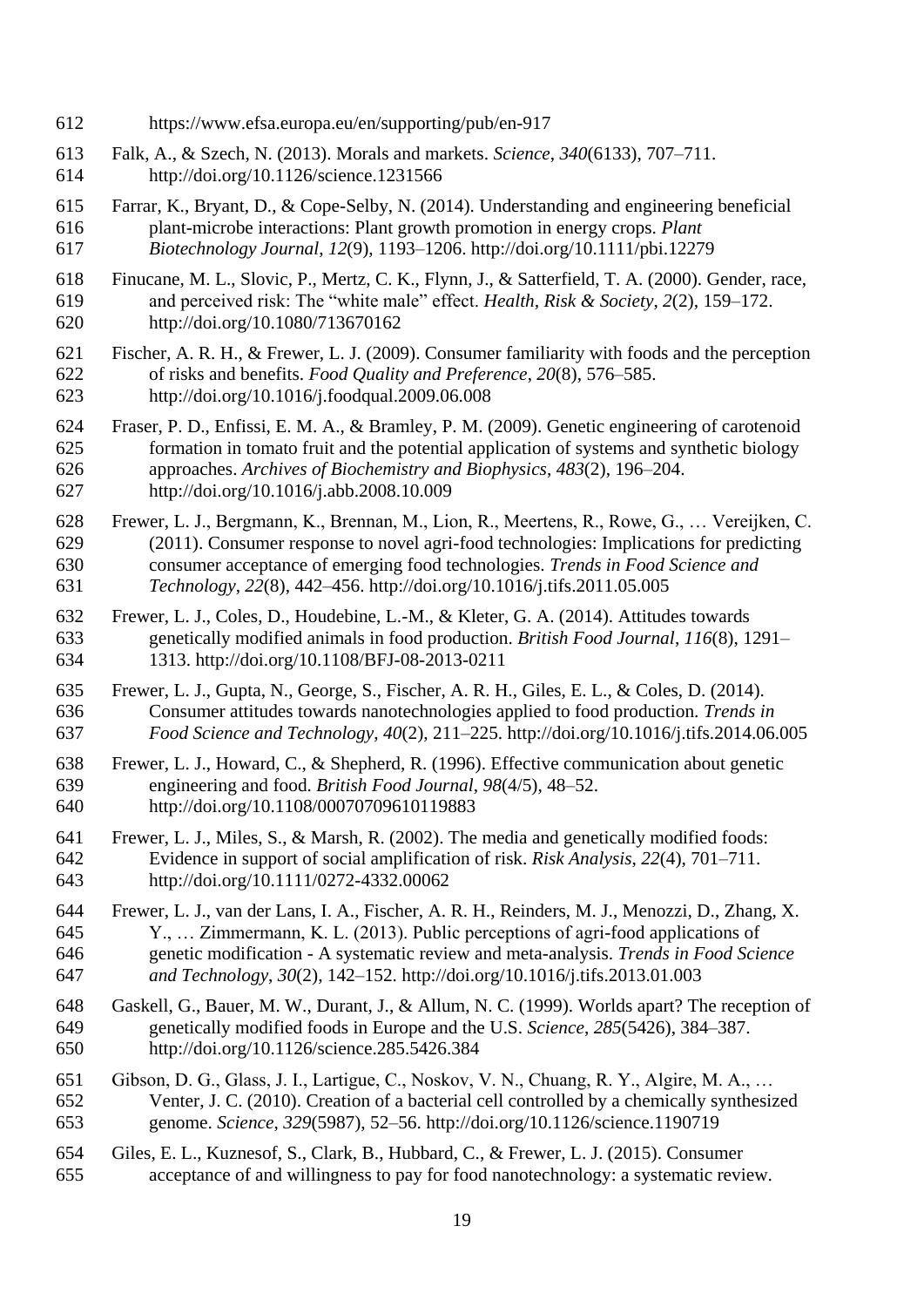- *Journal of Nanoparticle Research*, *17*(12), 467. http://doi.org/10.1007/s11051-015- 3270-4
- Giordano, S., & Chung, Y.-L. (2018). The story is that there is no story: media framing of synthetic biology and its ethical implications in the New York Times (2005–2015). *Journal of Science Communication*, *17*(03), A02. http://doi.org/10.22323/2.17030202
- Gonen, S., Jenko, J., Gorjanc, G., Mileham, A. J., Whitelaw, C. B. A., & Hickey, J. M. (2017). Potential of gene drives with genome editing to increase genetic gain in livestock breeding programs. *Genetics Selection Evolution*.
- http://doi.org/10.1186/s12711-016-0280-3
- Gonzalez-Esquer, C. R., Shubitowski, T. B., & Kerfeld, C. A. (2015). Streamlined construction of the cyanobacterial CO2-fixing organelle *via* protein domain fusions for use in plant synthetic biology. *The Plant Cell*, *27*(9), 2637–44. http://doi.org/10.1105/tpc.15.00329
- Grant, M. J., & Booth, A. (2009). A typology of reviews: An analysis of 14 review types and associated methodologies. *Health Information and Libraries Journal*, *26*(2), 91–108. http://doi.org/10.1111/j.1471-1842.2009.00848.x
- Hansen, J., Holm, L., Frewer, L. J., Robinson, P., & Sandøe, P. (2003). Beyond the knowledge deficit: Recent research into lay and expert attitudes to food risks. *Appetite*, *41*(2), 111–121. http://doi.org/10.1016/S0195-6663(03)00079-5
- Hanson, A. D., Amthor, J. S., Sun, J., Niehaus, T. D., Gregory, J. F., Bruner, S. D., & Ding, Y. (2018). Redesigning thiamin synthesis: Prospects and potential payoffs. *Plant Science*, *273*, 92–99. http://doi.org/10.1016/j.plantsci.2018.01.019
- Hart Research Associates. (2013). Awareness & Impressions of Synthetic Biology: A Report of Findings Based on a National Survey among Adults. Washington, DC. Retrieved from http://www.synbioproject.org/site/assets/files/1289/synbiosurvey2013.pdf
- Harvey, M., & Pilgrim, S. (2011). The new competition for land: Food, energy, and climate change. *Food Policy*, *36*(Supplement 1), 40–51. http://doi.org/10.1016/j.foodpol.2010.11.009
- Hellsten, I., & Nerlich, B. (2011). Synthetic biology: Building the language for a new science brick by metaphorical brick. *New Genetics and Society*, *30*(4), 375–397. http://doi.org/10.1080/14636778.2011.592009
- Ho, S. S., Brossard, D., & Scheufele, D. A. (2008). Effects of value predispositions, mass media use, and knowledge on public attitudes toward embryonic stem cell research. *International Journal of Public Opinion Research*, *20*(2), 171–192. http://doi.org/10.1093/ijpor/edn017
- Hu, W., Hünnemeyer, A., Veeman, M., Adamowicz, W., & Srivastava, L. (2004). Trading off health, environmental and genetic modification attributes in food. *European Review of Agriculture Economics*, *31*(3), 389–408. http://doi.org/10.1093/erae/31.3.389
- Inceoglu, A. B., Kamita, S. G., Hinton, A. C., Huang, Q., Severson, T. F., Kang, K., & Hammock, B. D. (2001). Recombinant baculoviruses for insect control. *Pest Management Science*, *57*(10), 981–987. http://doi.org/10.1002/ps.393
- Ineichen, C., Biller-Andorno, N., & Deplazes-Zemp, A. (2017). Image of synthetic biology and nanotechnology: A survey among university students. *Frontiers in Genetics*, *8*(SEP), 1–17. http://doi.org/10.3389/fgene.2017.00122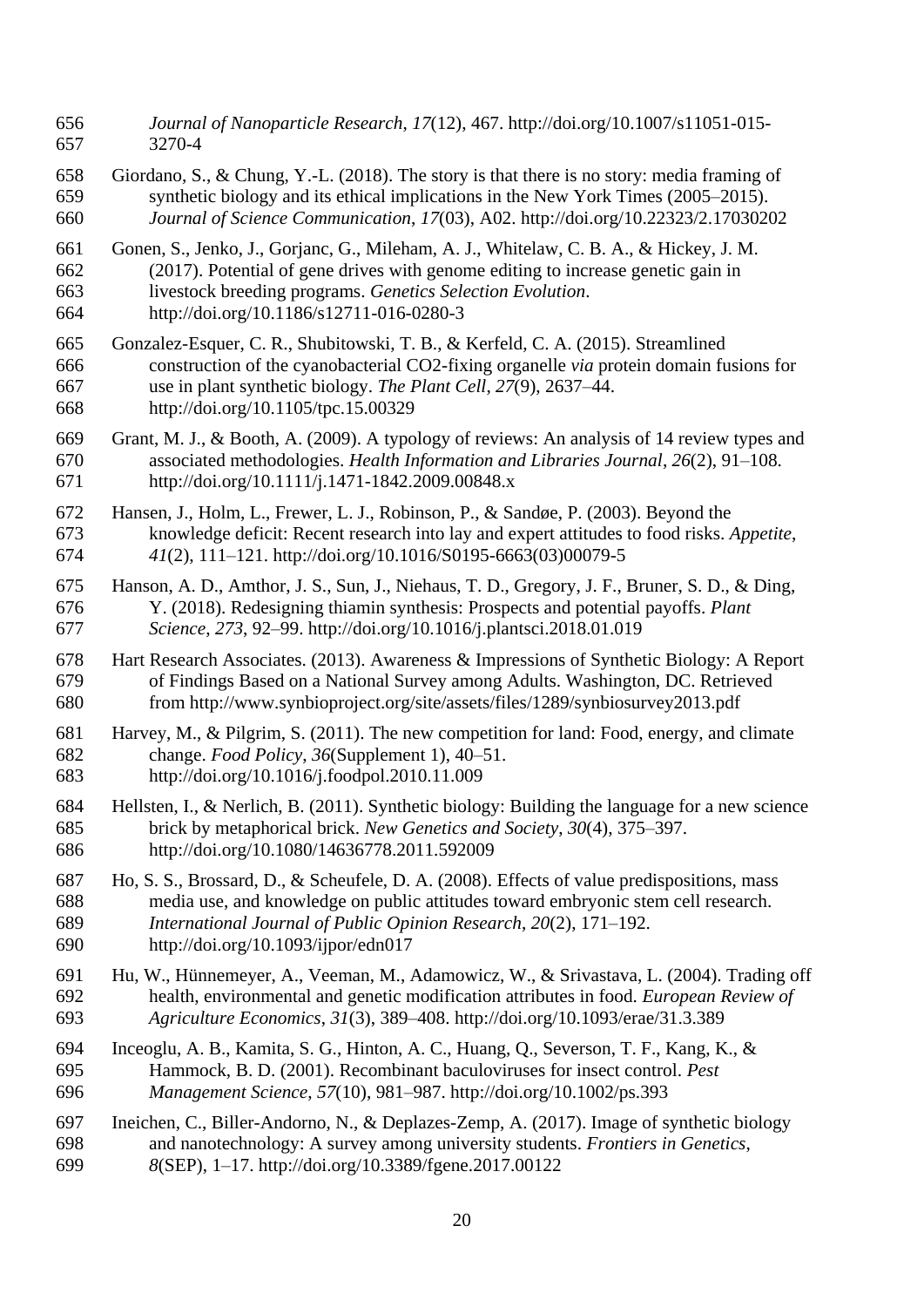- Jagtap, U. B., Jadhav, J. P., Bapat, V. A., & Pretorius, I. S. (2017). Synthetic biology stretching the realms of possibility in wine yeast research. *International Journal of Food Microbiology*, *252*, 24–34. http://doi.org/10.1016/j.ijfoodmicro.2017.04.006
- J. Craig Venter Institute. (2008, January 24). Scientists Create First Synthetic Bacterial Genome -- Largest Chemically Defined Structure Synthesized In The Lab. *ScienceDaily*. Retrieved March 19, 2019 from
- www.sciencedaily.com/releases/2008/01/080124175924.htm
- Joshi, N., Wang, X., Montgomery, L., Elfick, A., & French, C. E. (2009). Novel approaches to biosensors for detection of arsenic in drinking water. *Desalination*. http://doi.org/10.1016/j.desal.2008.05.096
- Jung, Y. K., Kim, T. Y., Park, S. J., & Lee, S. Y. (2010). Metabolic engineering of Escherichia coli for the production of polylactic acid and its copolymers. *Biotechnology and Bioengineering*, *105*(1), 161–171. http://doi.org/10.1002/bit.22548
- Kahan, D. M., Braman, D., & Mandel, G. N. (2009). *Risk and Culture: Is Synthetic Biology Different? Harvard Law School Program on Risk Regulation Research Paper No. 09-2; Yale Law School, Public Law Working Paper No. 190.* Retrieved from https://dx.doi.org/10.2139/ssrn.1347165
- 
- Kahneman, D., & Tversky, A. (1984). Choices, values, and frames. *American Psychologist*, *39*(4), 341–350. http://doi.org/10.1037/0003-066X.39.4.341
- Kasperson, R. E., Renn, O., Slovic, P., Brown, H. S., Emel, J., Goble, R., … Ratick, S. (1988). The Social Amplification of Risk: A Conceptual Framework. *Risk Analysis*, *8*(2), 177–187. http://doi.org/10.1111/j.1539-6924.1988.tb01168.x
- Kim, H. J., Jeong, H., & Lee, S. J. (2018). Synthetic biology for microbial heavy metal biosensors. *Analytical and Bioanalytical Chemistry*, *410*(4), 1191–1203. http://doi.org/10.1007/s00216-017-0751-6
- Kinder, J., & Robbins, M. (2018). The Present and Future State of Synthetic Biology in Canada. In *"Canada Synbio 2018" Conference and Workshop*. Ottawa, Canada: The Institute on Governance. Retrieved from https://iog.ca/docs/The-Present-and-Future-State-of-Synthetic-Biology-in-Canada.pdf
- Krishnamurthy, M., Moore, R. T., Rajamani, S., & Panchal, R. G. (2016). Bacterial genome engineering and synthetic biology: combating pathogens. *BMC Microbiology*. http://doi.org/10.1186/s12866-016-0876-3
- Kronberger, N., Holtz, P., Kerbe, W., Strasser, E., & Wagner, W. (2009). Communicating Synthetic Biology: From the lab via the media to the broader public. *Systems and Synthetic Biology*, *3*(1), 19–26. http://doi.org/10.1007/s11693-009-9031-x
- Kronberger, N., Holtz, P., & Wagner, W. (2012). Consequences of media information uptake and deliberation: Focus groups' symbolic coping with synthetic biology. *Public Understanding of Science*, *21*(2), 174–187. http://doi.org/10.1177/0963662511400331
- Lakhundi, S. S. (2012). *Synthetic biology approach to cellulose degradation*. *PQDT - UK & Ireland*. Retrieved from
- http://easyaccess.lib.cuhk.edu.hk/login?url=http://search.proquest.com/docview/177423
- 4720?accountid=10371%5Cnhttp://findit.lib.cuhk.edu.hk/852cuhk/?url\_ver=Z39.88-
- 2004&rft\_val\_fmt=info:ofi/fmt:kev:mtx:dissertation&genre=dissertations+%26+theses &sid=ProQ:P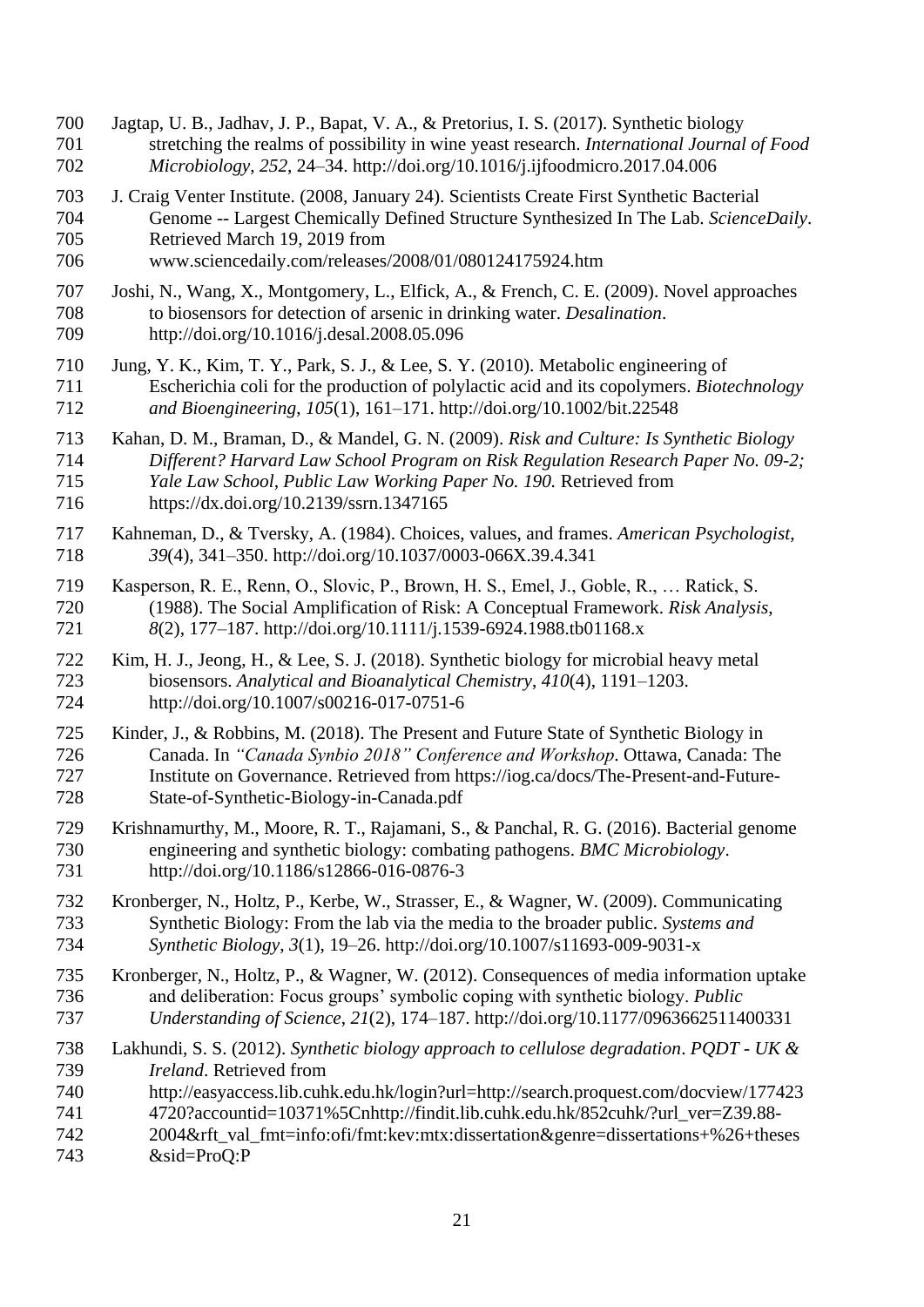- Lee, D., Lloyd, N. D. R., Pretorius, I. S., & Borneman, A. R. (2016). Heterologous production of raspberry ketone in the wine yeast Saccharomyces cerevisiae via pathway engineering and synthetic enzyme fusion. *Microbial Cell Factories*, *15*(1). http://doi.org/10.1186/s12934-016-0446-2
- Leonard, E., Ajikumar, P. K., Thayer, K., Xiao, W.-H., Mo, J. D., Tidor, B., … Prather, K. L. J. (2010). Combining metabolic and protein engineering of a terpenoid biosynthetic pathway for overproduction and selectivity control. *Proceedings of the National Academy of Sciences*, *107*(31), 13654–13659. http://doi.org/10.1073/pnas.1006138107
- Mandel, G. N., Braman, D., & Kahan, D. M. (2008). Cultural Cognition and Synthetic Biology Risk Perceptions: A Preliminary Analysis. *SSRN ELibrary*, (November 2015). http://doi.org/10.2139/ssrn.1264804
- Marques, C. R. (2018). Extremophilic microfactories: Applications in metal and radionuclide bioremediation. *Frontiers in Microbiology*. http://doi.org/10.3389/fmicb.2018.01191
- Mather, D. W., Knight, J. G., Insch, A., Holdsworth, D. K., Ermen, D. F., & Breitbarth, T. (2012). Social Stigma and Consumer Benefits: Trade-Offs in Adoption of Genetically Modified Foods. *Science Communication*, *34*(4), 487–519. http://doi.org/10.1177/1075547011428183
- Mays, Z. J., & Nair, N. U. (2018). Synthetic biology in probiotic lactic acid bacteria: At the frontier of living therapeutics. *Current Opinion in Biotechnology*, *53*, 224–231. http://doi.org/10.1016/j.copbio.2018.01.028
- McFarlane, G. R., Whitelaw, C. B. A., & Lillico, S. G. (2017). CRISPR-Based Gene Drives for Pest Control. *Trends in Biotechnology*, *36*(2), 130–133. http://doi.org/10.1016/j.tibtech.2017.10.001
- Myers, M. L. (2007). Anticipation of risks and benefits of emerging technologies: A prospective analysis method. *Human and Ecological Risk Assessment*, *13*(5), 1042– 1052. http://doi.org/10.1080/10807030701506371
- Newson, A. (2015). Synthetic Biology: Ethics, Exeptionalism and Expectations. *Macquarie Law Journal*, *15*, 45–58. Retrieved from http://content.ebscohost.com/ContentServer.asp?T=P&P=AN&K=108715935&S=R&D 773 =ofs&EbscoContent=dGJyMNLe80SeprM4zdnyOLCmr0%2BeqK9Sr664Sa%2BWxW
- XS&ContentCustomer=dGJyMPGpt02xr65LuePfgeyx43zx
- Nigam, P. S., & Luke, J. S. (2016). Food additives: Production of microbial pigments and their antioxidant properties. *Current Opinion in Food Science*, *7*, 93–100. http://doi.org/10.1016/j.cofs.2016.02.004
- 778 Oliver, A. (2018). Behavioral Economics and the Public Acceptance of Synthetic Biology.<br>779 Hastings Center Report. 48(S1). S50–S55. http://doi.org/10.1002/hast.819 *Hastings Center Report*, *48*(S1), S50–S55. http://doi.org/10.1002/hast.819
- Ostrov, N., Jimenez, M., Billerbeck, S., Brisbois, J., Matragrano, J., Ager, A., & Cornish, V. W. (2017). A modular yeast biosensor for low-cost point-of-care pathogen detection. *Science Advances*, *3*(6). http://doi.org/10.1126/sciadv.1603221
- Oye, K. A., Esvelt, K., Appleton, E., Catteruccia, F., Church, G., Kuiken, T., … Collins, J. P. (2014). Regulating gene drives. *Science*, *345*(6197), 626–628. http://doi.org/10.1126/science.1254287
- Park, S., Peterson, F. C., Mosquna, A., Yao, J., Volkman, B. F., & Cutler, S. R. (2015). Agrochemical control of plantwater use using engineered abscisic acid receptors.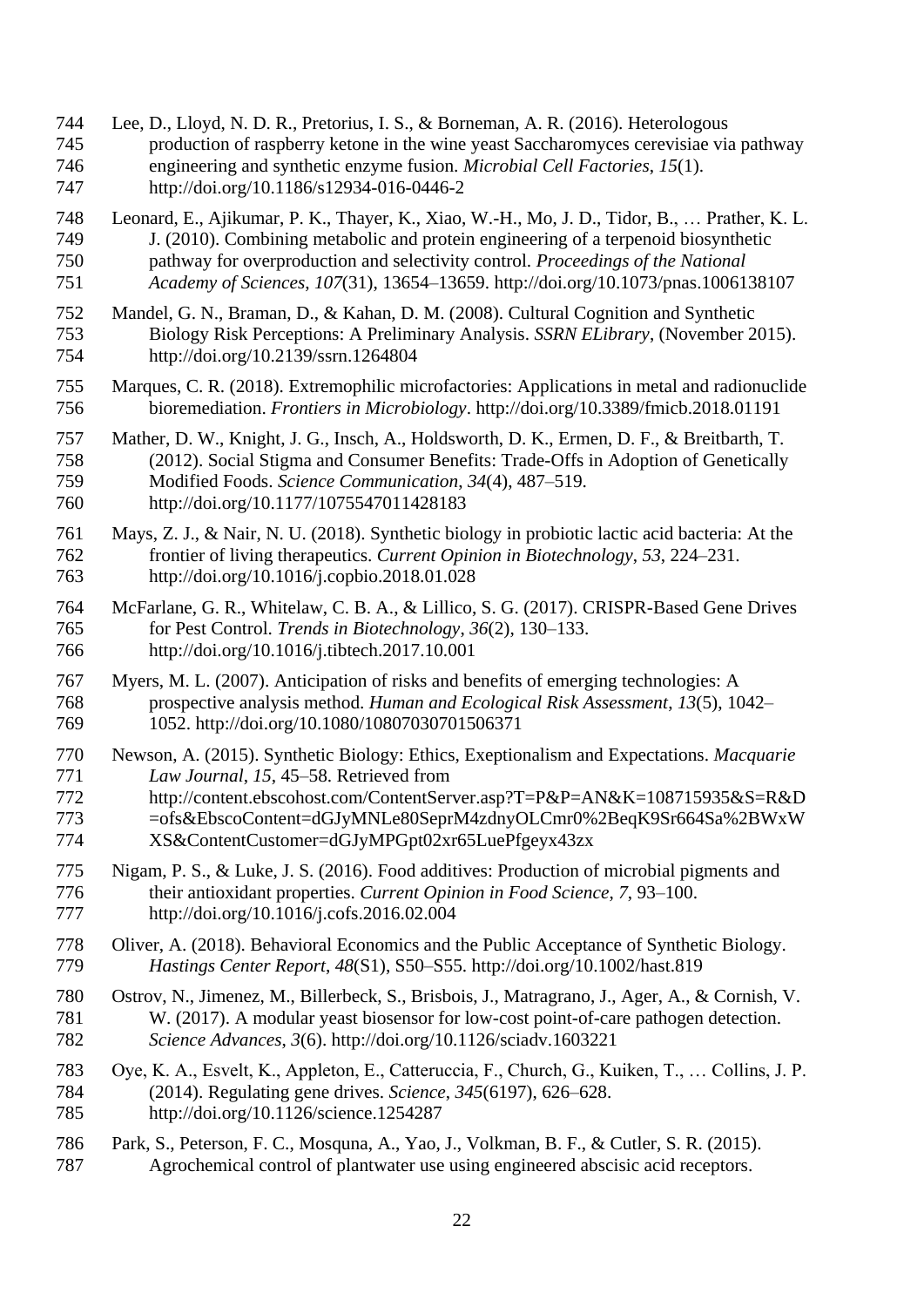- *Nature*, *520*, 545–548. http://doi.org/10.1038/nature14123
- Pauwels, E. (2009). Review of quantitative and qualitative studies on u.s. public perceptions of synthetic biology. *Systems and Synthetic Biology*, *3*(1), 37–46. http://doi.org/10.1007/s11693-009-9035-6
- Pauwels, E. (2013). Public Understanding of Synthetic Biology. *BioScience*, *63*(2), 79–89. http://doi.org/10.1525/bio.2013.63.2.4
- Pauwels, E., & Ifrim, I. (2008). *Trends in American & European Press Coverage of Synthetic Biology:Tracking the last five years of coverage*. *Woodrow Wilson International Center for Scholars*. Washington, D.C. Retrieved from
- http://www.synbioproject.org/site/assets/files/1279/synbio1-web.pdf?
- Pauwels, E., Lovell, A., & Rouge, E. (2012). *Trends in American & European Press Coverage of Synthetic Biology:Tracking the years 2008-2011*. *Woodrow Wilson International Center for Scholars*. Washington, D.C. Retrieved from 801 http://www.synbioproject.org/publications/why\_scientists\_should\_care/
- Pauwels, K., Mampuys, R., Golstein, C., Breyer, D., Herman, P., Kaspari, M., … Schönig, B. (2013). Event report: SynBio Workshop (Paris 2012) - Risk assessment challenges of
- Synthetic Biology. *Journal Fur Verbraucherschutz Und Lebensmittelsicherheit*, *8*(3),
- 215–226. http://doi.org/10.1007/s00003-013-0829-9
- Polizzi, K., Stanbrough, L., & Heap, J. (2018). A new lease of life, Understanding the risks of synthetic biology. *An Emerging Risks Report Published by Lloyd's of London*.
- 808 Priest, S. H., & Greenhalgh, T. (2011). Nanotechnology as an experiment in democracy: How do citizens form opinions about technology and policy? *Journal of Nanoparticle Research*, *13*(4), 1521–1531. http://doi.org/10.1007/s11051-011-0229-y
- Prima, A., Hara, K. Y., Djohan, A. C., Kashiwagi, N., Kahar, P., Ishii, J., … Ogino, C.
- (2017). Glutathione production from mannan-based bioresource by
- mannanase/mannosidase expressing Saccharomyces cerevisiae. *Bioresource*
- *Technology*, *245*, 1400–1406. http://doi.org/10.1016/j.biortech.2017.05.190
- Rakic, M., Wienand, I., Shaw, D., Nast, R., & Elger, B. S. (2017). Autonomy and Fear of Synthetic Biology: How Can Patients' Autonomy Be Enhanced in the Field of Synthetic Biology? A Qualitative Study with Stable Patients. *Science and Engineering Ethics*, *23*(2), 375–388. http://doi.org/10.1007/s11948-016-9786-x
- Raley, M. E., Ragona, M., Sijtsema, S. J., Fischer, A. R. H., & Frewer, L. J. (2016). Barriers to using consumer science information in food technology innovations: An exploratory study using Delphi methodology. *International Journal of Food Studies*, *5*(1), 39–53. http://doi.org/10.7455/ijfs/5.1.2016.a4
- Rogers, C., & Oldroyd, G. E. D. (2014). Synthetic biology approaches to engineering the nitrogen symbiosis in cereals. *Journal of Experimental Botany*, *65*(8), 1939–1946. http://doi.org/10.1093/jxb/eru098
- Rogers, W. (2011). Ethical Issues in Synthetic Biology: a Commentary. *MacQuire Law Journal*, 2011–2016. Retrieved from
- 828 https://www.mq.edu.au/\_\_data/assets/pdf\_file/0020/213761/mlj\_2015\_rogers.pdf
- Román, S., Sánchez-Siles, L. M., & Siegrist, M. (2017). The importance of food naturalness for consumers: Results of a systematic review. *Trends in Food Science and Technology*, *67*, 44–57. http://doi.org/10.1016/j.tifs.2017.06.010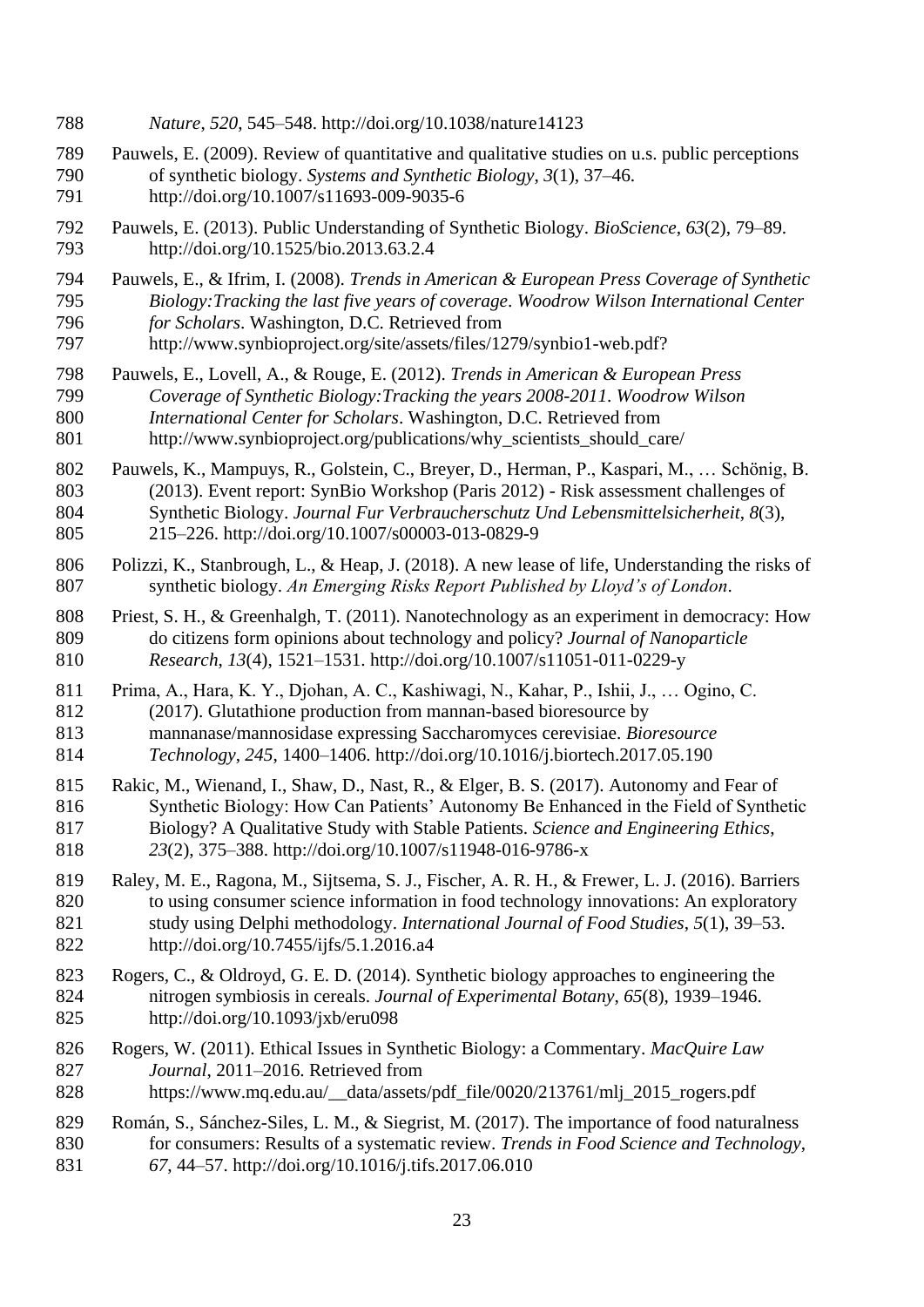- Rosa, E. A. (1998). Metatheoretical foundations for post-normal risk. *Journal of Risk Research*, *1*(1), 15–44. http://doi.org/10.1080/136698798377303
- Savadori, L., Savio, S., Nicotra, E., Rumiati, R., Finucane, M., & Slovic, P. (2004). Expert and public perception of risk from biotechnology. *Risk Analysis*, *24*(5), 1289–1299. http://doi.org/10.1111/j.0272-4332.2004.00526.x
- Shih, P. M., Liang, Y., & Loqué, D. (2016). Biotechnology and synthetic biology approaches for metabolic engineering of bioenergy crops. *The Plant Journal : For Cell and Molecular Biology*, *87*(1), 103–117. http://doi.org/10.1111/tpj.13176
- Siegrist, M., & Sütterlin, B. (2016). People's reliance on the affect heuristic may result in a biased perception of gene technology. *Food Quality and Preference*, *54*, 137–140. http://doi.org/10.1016/j.foodqual.2016.07.012
- Slomovic, S., Pardee, K., & Collins, J. J. (2015). Synthetic biology devices for in vitro and in vivo diagnostics. *Proceedings of the National Academy of Sciences*, *112*(47), 14429– 14435. http://doi.org/10.1073/pnas.1508521112
- Slovic, P., Finucane, M. L., Peters, E., & MacGregor, D. G. (2004). Risk as Analysis and Risk as Feelings: Some Thoughts about Affect, Reason, Risk, and Rationality. *Risk Analysis*, *24*(2), 311–321. http://doi.org/10.1111/j.0272-4332.2004.00433.x
- Smith, R., Marris, C., Sundaram, L., & Rose, N. (2017). Synthetic Biology Biosensors for Global Health Challenges. *Workshop Report of the Flowers Consortium*, (April). Retrieved from https://www.kcl.ac.uk/sspp/departments/sshm/research/csynbi-PDFs/Biosensors-Final.pdf
- Sola-Oladokun, B., Culligan, E. P., & Sleator, R. D. (2017). Engineered Probiotics: Applications and Biological Containment. *Annual Review of Food Science and Technology*, *8*(1), 353–370. http://doi.org/10.1146/annurev-food-030216-030256
- Springer Nature (2019). Synthetic biology. Retrieved 15 March 2019, from https://www.nature.com/subjects/synthetic-biology
- Starkbaum, J., Braun, M., & Dabrock, P. (2015). The synthetic biology puzzle: a qualitative study on public reflections towards a governance framework. *Systems and Synthetic Biology*, *9*(4), 147–157. http://doi.org/10.1007/s11693-015-9182-x
- 861 Steurer, W. (2015). "Some kind of genetic engineering... only one step further"-public perceptions of synthetic biology in Austria. In *Ambivalences of Creating Life: Societal and Philosophical Dimensions of Synthetic Biology* (pp. 115–140). http://doi.org/10.1007/978-3-319-21088-9\_6
- Tarayre, C., De Clercq, L., Charlier, R., Michels, E., Meers, E., Camargo-Valero, M., & Delvigne, F. (2016). New perspectives for the design of sustainable bioprocesses for phosphorus recovery from waste. *Bioresource Technology*, *206*, 264–274. http://doi.org/10.1016/j.biortech.2016.01.091
- Tay, P. K. R., Nguyen, P. Q., & Joshi, N. S. (2017). A Synthetic Circuit for Mercury Bioremediation Using Self-Assembling Functional Amyloids. *ACS Synthetic Biology*, *6*(10), 1841–1850. http://doi.org/10.1021/acssynbio.7b00137
- The Royal Academy of Engineering (2009). Synthetic Biology: scope, applications and implications. Retrieved from [https://www.raeng.org.uk/publications/reports/synthetic-](https://www.raeng.org.uk/publications/reports/synthetic-biology-report)[biology-report](https://www.raeng.org.uk/publications/reports/synthetic-biology-report)
- Van Der Meer, J. R., & Belkin, S. (2010). Where microbiology meets microengineering: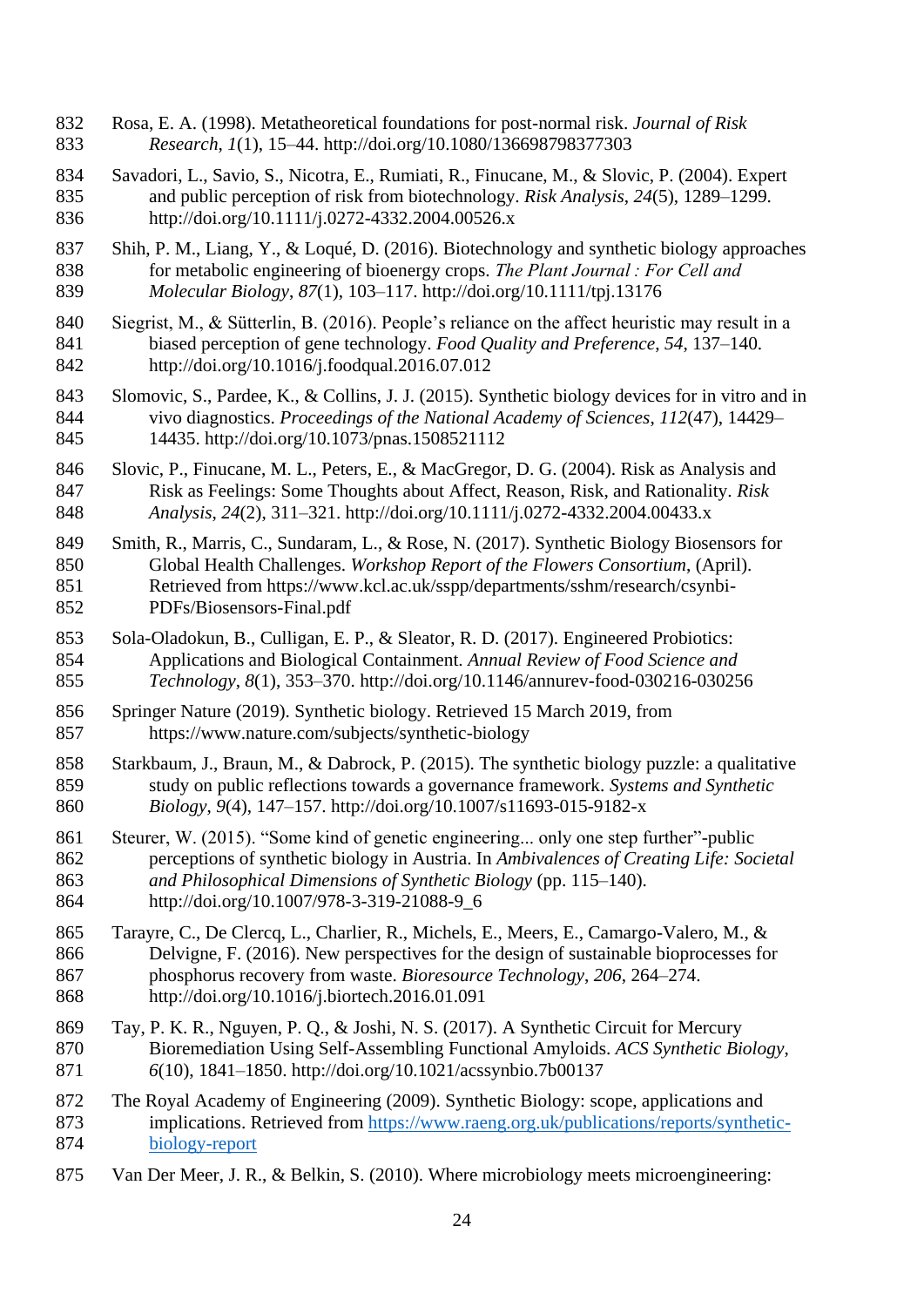- Design and applications of reporter bacteria. *Nature Reviews Microbiology*, *8*(7), 511– 522. http://doi.org/10.1038/nrmicro2392
- van Putten, M. C., Frewer, L. J., Gilissen, L. J. W. J., Gremmen, B., Peijnenburg, A. A. C. M., & Wichers, H. J. (2006). Novel foods and food allergies: A review of the issues. *Trends in Food Science and Technology*, *17*(6), 289–299. http://doi.org/10.1016/j.tifs.2005.11.010
- Verdurme, A., & Viaene, J. (2003). Consumer beliefs and attitude towards genetically modified food: Basis for segmentation and implications for communication. *Agribusiness*, *19*(1), 91–113. http://doi.org/10.1002/agr.10045
- Verseux, C., Acevedo-Rocha, C. G., Chizzolini, F., & Rothschild, L. J. (2016). Misconceptions of Synthetic Biology: Lessons from an Interdisciplinary Summer School. *NanoEthics*, *10*(3), 327–336. http://doi.org/10.1007/s11569-016-0264-3
- Wang, C., Zada, B., Wei, G., & Kim, S.-W. (2017). Metabolic engineering and synthetic biology approaches driving isoprenoid production in Escherichia coli. *Bioresource Technology*, *241*, 430–438. http://doi.org/10.1016/j.biortech.2017.05.168
- Webb, A. J., Kelwick, R., Doenhoff, M. J., Kylilis, N., MacDonald, J. T., Wen, K. Y., … Freemont, P. S. (2016). A protease-based biosensor for the detection of schistosome cercariae. *Scientific Reports*, *6*. http://doi.org/10.1038/srep24725
- Webb, A. J., Kelwick, R., & Freemont, P. S. (2017). Opportunities for applying whole-cell bioreporters towards parasite detection. *Microbial Biotechnology*, *10*(2), 244–249. http://doi.org/10.1111/1751-7915.12604
- Ye, M., Peng, Z., Tang, D., Yang, Z., Li, D., Xu, Y., … Huang, S. (2018). Generation of self- compatible diploid potato by knockout of S-RNase. *Nature Plants*, *4*(9), 651–654. http://doi.org/10.1038/s41477-018-0218-6
- 
-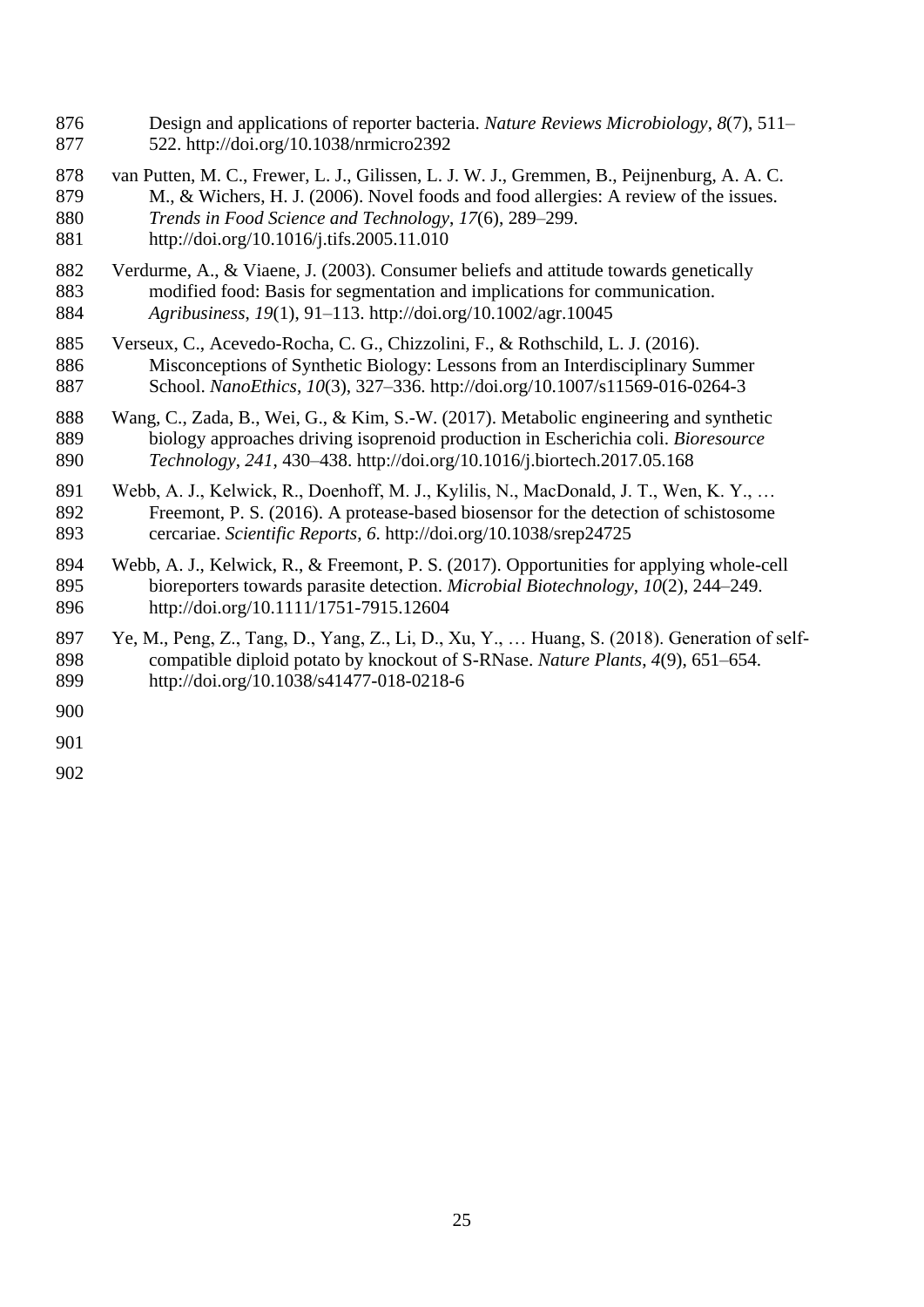| Table 1. Applications of synthetic biology in the agrifood sector |                           |                                      |                                                                                |                                                                                                                |                                  |                                                                                                                                      |  |  |  |  |
|-------------------------------------------------------------------|---------------------------|--------------------------------------|--------------------------------------------------------------------------------|----------------------------------------------------------------------------------------------------------------|----------------------------------|--------------------------------------------------------------------------------------------------------------------------------------|--|--|--|--|
| Area of application                                               |                           | <b>Traits/product</b><br><b>Host</b> |                                                                                | <b>Examples</b>                                                                                                | <b>Stage</b>                     | <b>References</b>                                                                                                                    |  |  |  |  |
| Agriculture                                                       | Crop improvement          | Plant                                | Productivity increase                                                          | Improved carbon fixation in crops.                                                                             | Laboratory                       | Bar-Even, Noor, Lewis, & Milo, 2010;<br>Gonzalez-Esquer, Shubitowski, & Kerfeld, 2015.                                               |  |  |  |  |
|                                                                   |                           | Plant                                | Production of novel substance<br>or increased content of<br>existing substance | Nutraceuticals such as carotenoid; Increased<br>content of lignocellulose, oil, soluble sugar<br>as bioenergy. | Laboratory                       | Fraser, Enfissi, & Bramley, 2009; Shih, Liang, &<br>Loqué, 2016.                                                                     |  |  |  |  |
|                                                                   |                           | Plant                                | Reduced need for inputs into<br>agriculture                                    | Engineered crops with reduced demands for<br>inputs such as pesticide, water and nitrogen.                     | Laboratory                       | Abbas, Zafar, Khan, & Mukhtar, 2013; Park et<br>al., 2015; Rogers & Oldroyd, 2014.                                                   |  |  |  |  |
|                                                                   |                           | Plant                                | New ways of self-<br>incompatible crop breeding                                | Diploid potato breeding.                                                                                       | Laboratory, trial                | Ye et al., 2018.                                                                                                                     |  |  |  |  |
|                                                                   |                           | Microbe                              | Biofertilizer or biopesticide<br>production                                    | Provide biofertilizer or biopesticide through<br>plant-microbe interaction.                                    | Laboratory, trial                | Farrar, Bryant, & Cope-Selby, 2014; Project<br>Auxin from iGEM (http://2011.igem.org/Team:<br>Imperial_College_London).              |  |  |  |  |
|                                                                   | Pest/crop disease control | Microbe                              | <b>Biosensors</b>                                                              | Pathogen detection in plants and soil.                                                                         | Laboratory                       | Damiati, Mhanna, Kodzius, & Ehmoser, 2018;<br>Ostrov et al., 2017; Van Der Meer & Belkin,<br>2010.                                   |  |  |  |  |
|                                                                   |                           | Microbe                              | Bio-insecticides                                                               | Fusion protein toxic to certain insects.                                                                       | Laboratory                       | Abbas et al., 2013.                                                                                                                  |  |  |  |  |
|                                                                   |                           | Microbe                              | Synthetic microbe killing<br>specific pests                                    | Synthetic virus/fungus targeting and killing<br>specific pests                                                 | Envisioned                       | Inceoglu, Kamita, Hinton, Huang, Severson,<br>Kang & Hammock, 2001.                                                                  |  |  |  |  |
|                                                                   |                           | Insect                               | Sterile pests with synthetic<br>gene drive system                              | Synthetic gene drive for sex-ratio distortion<br>of certain pest group                                         | Laboratory, trial                | McFarlane, Whitelaw, & Lillico, 2017.                                                                                                |  |  |  |  |
|                                                                   | Environmental enhancement | Microbe                              | <b>Biosensors</b>                                                              | Pollutant test such as heavy metal.                                                                            | Laboratory, trial,<br>commercial | Joshi, Wang, Montgomery, Elfick, & French,<br>2009; Kim, Jeong, & Lee, 2018.                                                         |  |  |  |  |
|                                                                   |                           | Microbe                              | Bioremediation                                                                 | Bioremediation of metal, radionuclides and<br>other substances.                                                | Laboratory, trial                | Marques, 2018; Tay, Nguyen, & Joshi, 2017.                                                                                           |  |  |  |  |
|                                                                   |                           | Microbe                              | Tackling soil erosion                                                          | Engineered bacteria for promoting root<br>growth and protecting the soil from erosion.                         | Laboratory, trial                | Project Auxin from iGEM<br>(http://2011.igem.org/Team:<br>Imperial_College_London).                                                  |  |  |  |  |
|                                                                   |                           | Microbe                              | <b>Biofuels</b>                                                                | Production of cellulosic ethanol, diesel, etc.                                                                 | Laboratory, trial,<br>commercial | Mascoma (http://www.mascoma.com); Solazyme<br>(http://solazyme.com).                                                                 |  |  |  |  |
|                                                                   | Livestock management      | Microbe                              | Biosensor and biotherapeutics                                                  | Whole cell-mediated health monitoring and<br>disease treatment                                                 | Laboratory                       | Krishnamurthy, Moore, Rajamani, & Panchal,<br>2016; Slomovic, Pardee, & Collins, 2015; Sola-<br>Oladokun, Culligan, & Sleator, 2017. |  |  |  |  |
|                                                                   |                           | Microbe                              | Function of facilitating feed<br>processing                                    | Engineered microbe or enzyme for feed<br>processing.                                                           | Laboratory, trial,<br>commercial | Mascoma (http://www.mascoma.com);<br>Metabolic Explorer SA (https://www.metabolic-<br>explorer.com).                                 |  |  |  |  |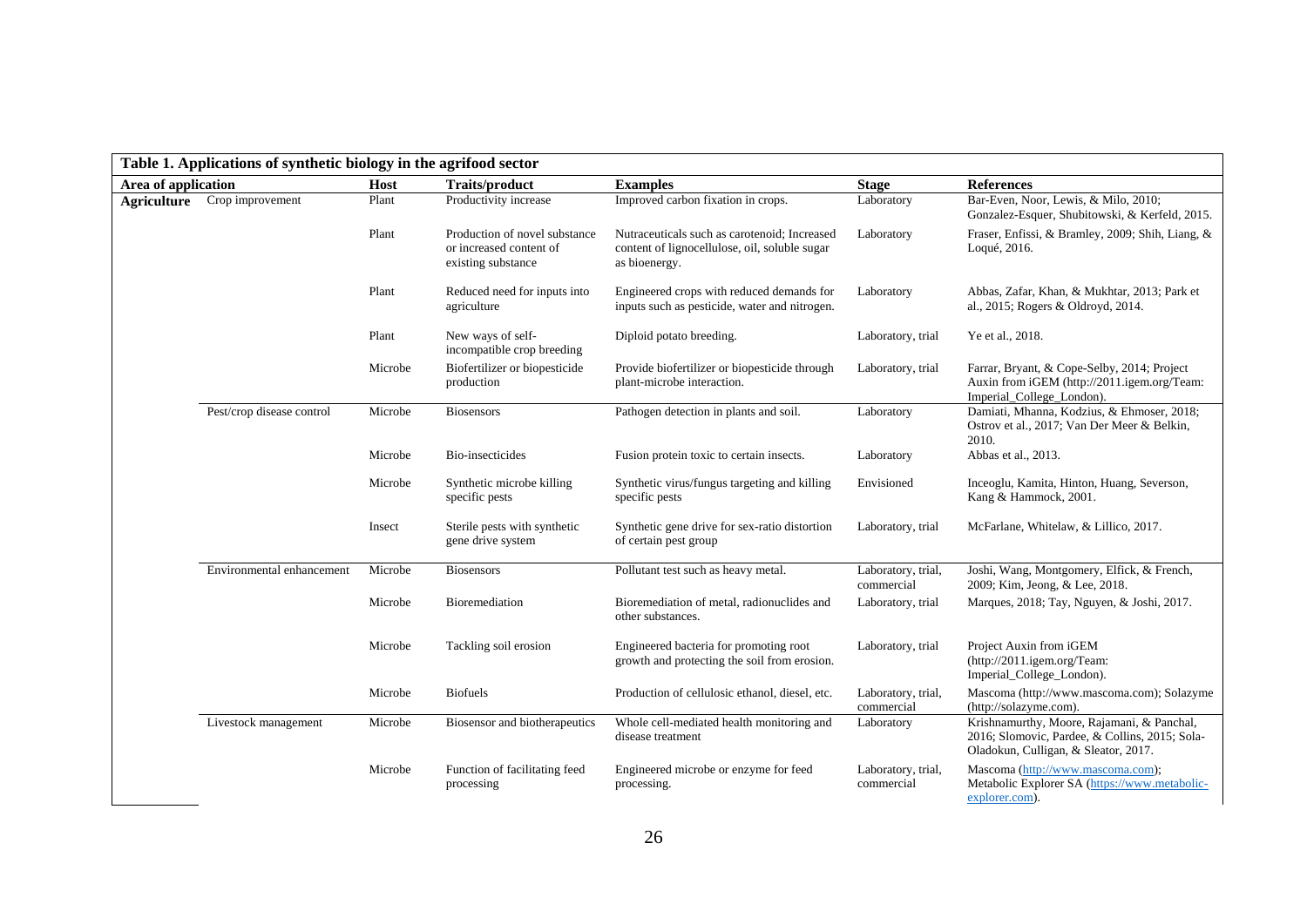|      |                       | Animals           | Animal breeding                                      | Breeding of new lines depending on<br>synthetic gene drive, genome editing,<br>synthesised genes, etc.                | Envisioned                       | Gonen et al., 2017; Bhat et al., 2017.                                                                                                                                                               |
|------|-----------------------|-------------------|------------------------------------------------------|-----------------------------------------------------------------------------------------------------------------------|----------------------------------|------------------------------------------------------------------------------------------------------------------------------------------------------------------------------------------------------|
| Food | Food products         | Microbe,<br>plant | Novel foods                                          | Casein for milk production from yeast; Egg<br>white from yeast.                                                       | Laboratory, trial,<br>commercial | Perfeet Day (http://www.perfectdayfoods.com);<br>Clara Foods (https://www.clarafoods.com).                                                                                                           |
|      |                       | Microbe,<br>plant | Food additives                                       | Colorant and flavours (vanillin, raspberry<br>ketone, Stevia et al); nutraceuticals<br>(vitamins, carotenoid et al.). | Laboratory, trial,<br>commercial | Evolva (https://www.evolva.com); Hanson et al.,<br>2018; Leonard et al., 2010; Nigam & Luke,<br>2016; Prima et al., 2017; Wang, Zada, Wei, &<br>Kim. 2017.                                           |
|      | Food processing       | Microbe           | Improved fermentation<br>process                     | Higher fermentation efficiency or better<br>flavour products.                                                         | Laboratory, trial,<br>commercial | Jagtap, Jadhav, Bapat, & Pretorius, 2017; Lee,<br>Lloyd, Pretorius, & Borneman, 2016; Mays &<br>Nair, 2018: iGEM Munich Team<br>(http://synbio.info/display/synbio/<br>Beer+with+caffeine).          |
|      | Food safety diagnosis | Microbe           | <b>Biosensors</b>                                    | Food toxin, pathogen, parasite or other<br>substance detection.                                                       | Laboratory, trial                | Sample6 (https://www.sample6.com); De Mora<br>et al., 2011; Webb et al., 2016.                                                                                                                       |
|      | Food waste processing | Microbe           | Waste degradation and useful<br>substance extraction | Engineered microbe for phosphorus recovery<br>from food waste.                                                        | Laboratory, trial                | Lakhundi, 2012; Tarayre et al., 2016.                                                                                                                                                                |
|      | Food packaging        | Microbe           | Material production                                  | Biodegradable material such as biopolymer.                                                                            | Laboratory, trial,<br>commercial | Jung, Kim, Park, & Lee, 2010; Yield10<br>Bioscience (https://www.yield10bio.com);<br>Bioamber (https://www.bio-amber.com); GC<br><b>Innovation America</b><br>(https://www.gcinnovationamerica.com). |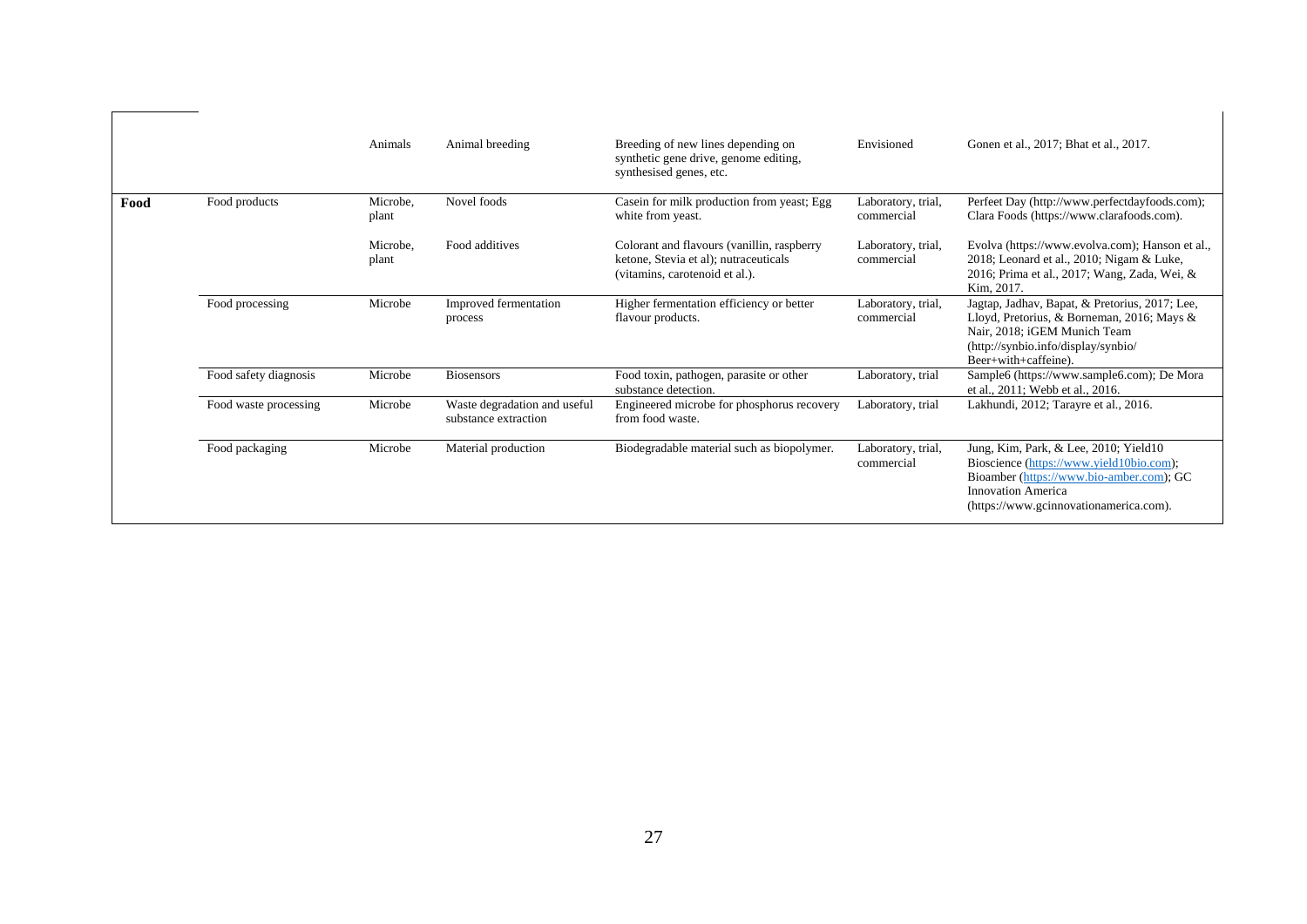| Table 2. Analysis of media portrayal about synthetic biology |                                                                                                                                                                                                                                                                                                                                                                                                                               |                                      |                                  |                                                            |                                                                                                                                                      |                                                                                                                                                                                                                                                                                                                                                               |                                                |  |  |  |
|--------------------------------------------------------------|-------------------------------------------------------------------------------------------------------------------------------------------------------------------------------------------------------------------------------------------------------------------------------------------------------------------------------------------------------------------------------------------------------------------------------|--------------------------------------|----------------------------------|------------------------------------------------------------|------------------------------------------------------------------------------------------------------------------------------------------------------|---------------------------------------------------------------------------------------------------------------------------------------------------------------------------------------------------------------------------------------------------------------------------------------------------------------------------------------------------------------|------------------------------------------------|--|--|--|
| Origins of reportage                                         | <b>Search method</b>                                                                                                                                                                                                                                                                                                                                                                                                          | Sample size                          | Period of media<br>reportage     | Data analysis                                              | <b>Research focus</b>                                                                                                                                | <b>Major findings</b>                                                                                                                                                                                                                                                                                                                                         | <b>References</b>                              |  |  |  |
| <b>US</b> and <b>Europe</b>                                  | "Synthetic biology" was searched in<br>major US newspapers based on<br>LexisNexis; multilingual search for<br>the term "synthetic biology" in<br>major European newspapers<br>(articles in English, French, Dutch,<br>German, Spanish and Italian).                                                                                                                                                                           | 309 from US;<br>841 from Europe.     | January 2003 to<br>December 2011 | Not reported                                               | Change in the amount of<br>coverage in relation to<br>synthetic biology; key<br>issues mentioned in media.                                           | Coverage of synthetic biology in press<br>grew in the 2008–2011 period when<br>compared with the 2003–2008 period; A<br>significant increase occurred in particular<br>of coverage was seen in 2008 and 2010;<br>energy and health applications were<br>reported as benefits; the media reported<br>concerns focused om biosafety,<br>biosecurity and ethics. | Pauwels & Ifrim, 2008;<br>Pauwels et al., 2012 |  |  |  |
| Austria, Germany and<br><b>Switzerland</b>                   | Terms such as "synthetic biology",<br>"artificial life", "designer AND<br>organism", "minimal organism",<br>"minimal genome", "bioengineer",<br>"biomachine", "biobrick", "artificial<br>DNA", "artificial proteins",<br>"artemisinin", "biorobot", "synthetic<br>bacterium", "synthetic virus" and<br>"DNA AND synthesis" (German<br>equivalents) were used to search the<br>media database APAdefacto and<br>Google Alerts. | 233 in German                        | January 2004 to<br>December 2009 | Qualitative and<br>quantitative<br>content analysis        | Motives?? Synthetic<br>biology topics covered by<br>media coverage; framing<br>of synthetic biology;<br>related risks, benefits and<br>applications. | Engineering metaphors are more<br>prominent in media coverage; a new<br>aspect of "playfulness" was identified in<br>coverage of synthetic biology compared<br>with GM; ambiguities exist between the<br>description of synthetic biology and GM.                                                                                                             | Gschmeidler & Seiringer, 2012                  |  |  |  |
| <b>English and German</b><br>speaking countries              | <b>GBI-Genios</b> database was searched<br>using the term "Synthetische"<br>Biologie"; LexisNexis database was<br>searched using "synthetic biology".                                                                                                                                                                                                                                                                         | 10831 in English;<br>1036 in German. | January 2004 to<br>December 2015 | <b>Oualitative and</b><br>quantitative<br>content analysis | Framing of, and metaphors<br>for, synthetic biology<br>discussed in the media<br>discourse.                                                          | A substantially higher frequency of<br>engineering and IT related metaphors were<br>identified in media coverage compared to<br>religio-cultural expressions, such as<br>"playing God" or "creating life".                                                                                                                                                    | Braun et al., 2018                             |  |  |  |
| US                                                           | News articles were collected from<br><b>The New York Times</b> using the<br>term "synthetic biology".                                                                                                                                                                                                                                                                                                                         | 32                                   | January 2005 to<br>July 2015     | <b>Oualitative and</b><br>quantitative<br>content analysis | Discussion of ethical<br>issues; comparison of<br>"synthetic biology" and<br>genetic modification<br>discussed in media reports<br>or stories.       | Ambiguity about potential ethical issues<br>and the relation between synthetic biology<br>and genetic engineering were identified,<br>which might act as a barrier public<br>engagement.                                                                                                                                                                      | Giordano & Chung, 2018                         |  |  |  |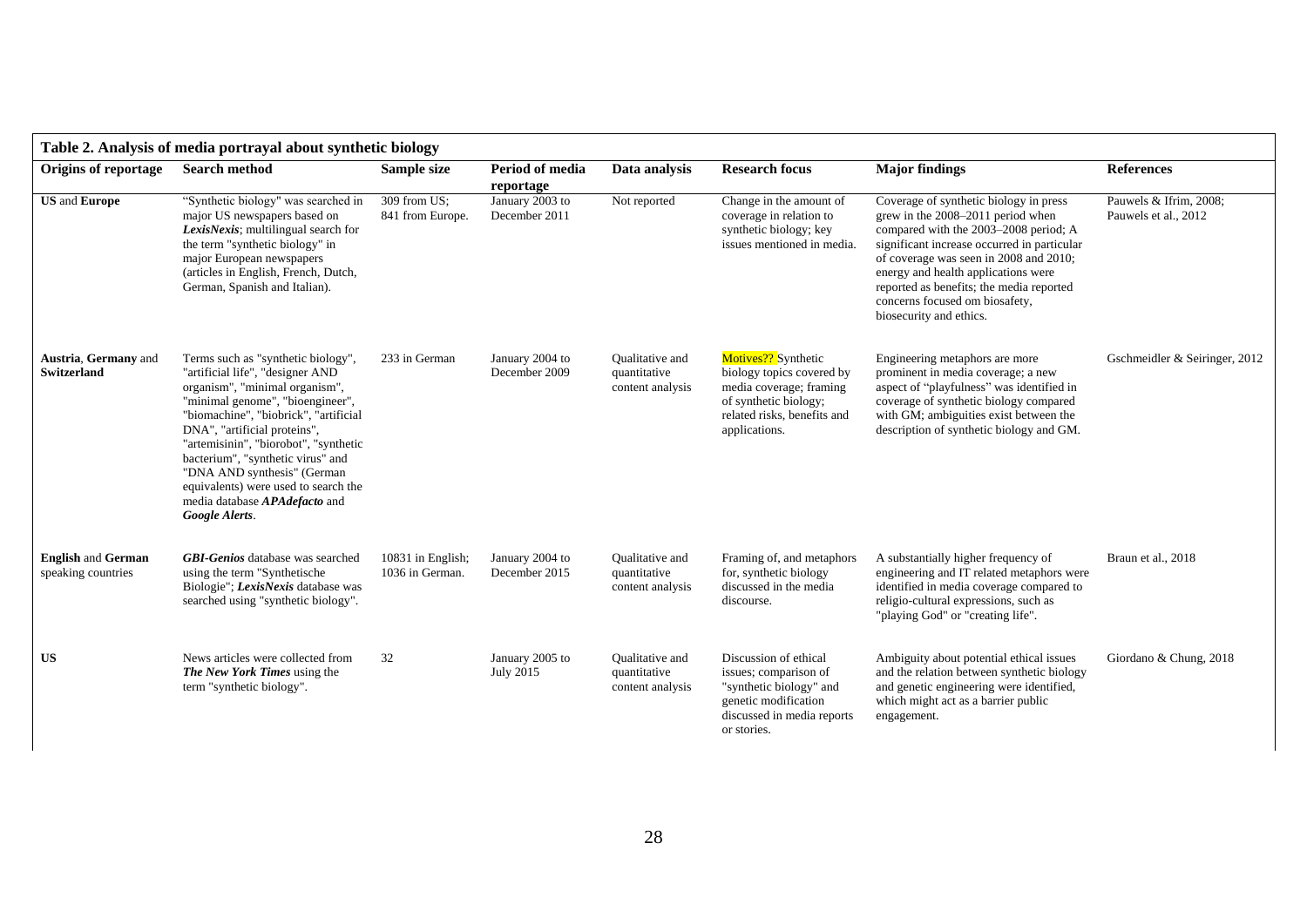| Denmark, Finland,<br>Norway and Sweden | Terms such as "Artemisinin",<br>"artificial life", "synthetic life",<br>"bio-brick", "bioterrorism", "DNA<br>synthesis", "iGEM", "synthetic<br>biology", inter alia (equivalents in<br>four national languages) as well as<br>names of renowned scientists were<br>used for searching in newspapers'<br>archives and through the media<br>databases Mediearkivet, Infomedia,<br>and PressText. | 146 | January 2009 to<br>December 2014 | Qualitative and<br>quantitative<br>content analysis        | The tone of the articles<br>analysed was assessed by<br>the authors according to<br>their interpretation of the<br>narrative provided by the<br>story; other issues assessed<br>included the synthetic<br>biology topics covered by<br>media coverage; framing<br>of synthetic biology;<br>metaphors used for<br>synthetic biology.                                                                                                | Potential benefits of synthetic biology<br>were highlighted; the media portrayal of<br>synthetic biology tended to be very<br>positive; minor risks were mentioned<br>mainly related to bioterror and bioerror;<br>public involvement was rarely suggested<br>as relevant.                                                                                                                                                                                                                         | Ancillotti et al., 2017     |
|----------------------------------------|------------------------------------------------------------------------------------------------------------------------------------------------------------------------------------------------------------------------------------------------------------------------------------------------------------------------------------------------------------------------------------------------|-----|----------------------------------|------------------------------------------------------------|------------------------------------------------------------------------------------------------------------------------------------------------------------------------------------------------------------------------------------------------------------------------------------------------------------------------------------------------------------------------------------------------------------------------------------|----------------------------------------------------------------------------------------------------------------------------------------------------------------------------------------------------------------------------------------------------------------------------------------------------------------------------------------------------------------------------------------------------------------------------------------------------------------------------------------------------|-----------------------------|
| Sweden and Italy                       | Terms such as "Artemisinin".<br>"artificial life", "synthetic life",<br>"bio-brick", "bioterrorism", "DNA<br>synthesis", "iGEM", "synthetic<br>biology", inter alia (Swedish and<br>Italian equivalents) as well as<br>names of renowned scientists were<br>used for searching in newspapers'<br>archives and through the media<br>databases <i>Mediearkivet</i> and<br>PressText.             | 131 | January 2009 to<br>December 2013 | <b>Oualitative and</b><br>quantitative<br>content analysis | The tone of the articles<br>analysed was assessed by<br>the authors according to<br>their interpretation of the<br>narrative provided by the<br>story; other issues assessed<br>included the synthetic<br>biology topics of media<br>coverage; Motives???<br>framing of synthetic<br>biology; metaphors used<br>for synthetic biology;<br>issues related to<br>technology oversight or<br>public interest or public<br>engagement. | The portrayal was very positive,<br>describing synthetic biology as a<br>"biotechnology with great benefits and<br>minor risks"; risks were mainly related to<br>bioterror and bioerror; coverage of<br>synthetic biology was more "event-<br>driven", i.e. linked to novel developments<br>etc. rather than about the technology per<br>se; public involvement was rarely<br>suggested as relevant.                                                                                               | Ancillotti & Eriksson, 2015 |
| <b>Netherlands</b>                     | Terms such as "synthetic biology",<br>"synthetic cell", "synthetic<br>genome", "minimal genome",<br>"iGEM", inter alia (Dutch<br>equivalents) were used to search for<br>newspaper articles in LexisNexis<br>database.                                                                                                                                                                         | 261 | January 2000 to<br>November 2016 | <b>Oualitative and</b><br>quantitative<br>content analysis | The tone of the articles<br>analysed was assessed by<br>the authors according to<br>their interpretation of the<br>narrative provided by the<br>story; other issues analysed<br>included the synthetic<br>biology; motives??? topics<br>of media coverage;<br>applications, risks, and<br>ethical issues; and the use<br>of metaphors in articles.                                                                                 | Dutch newspapers paid limited attention to<br>synthetic biology; when it occurred, the<br>coverage was more event-driven; The<br>Dutch press tended to be neutral or<br>positive about synthetic biology;<br>healthcare and environmental applications<br>were discussed in terms of potential<br>benefits rather than in terms of risk and<br>ethical issues; engineering related<br>metaphors were more frequently used<br>which potentially suggested that the<br>technology is "controllable". | Borgers, 2017               |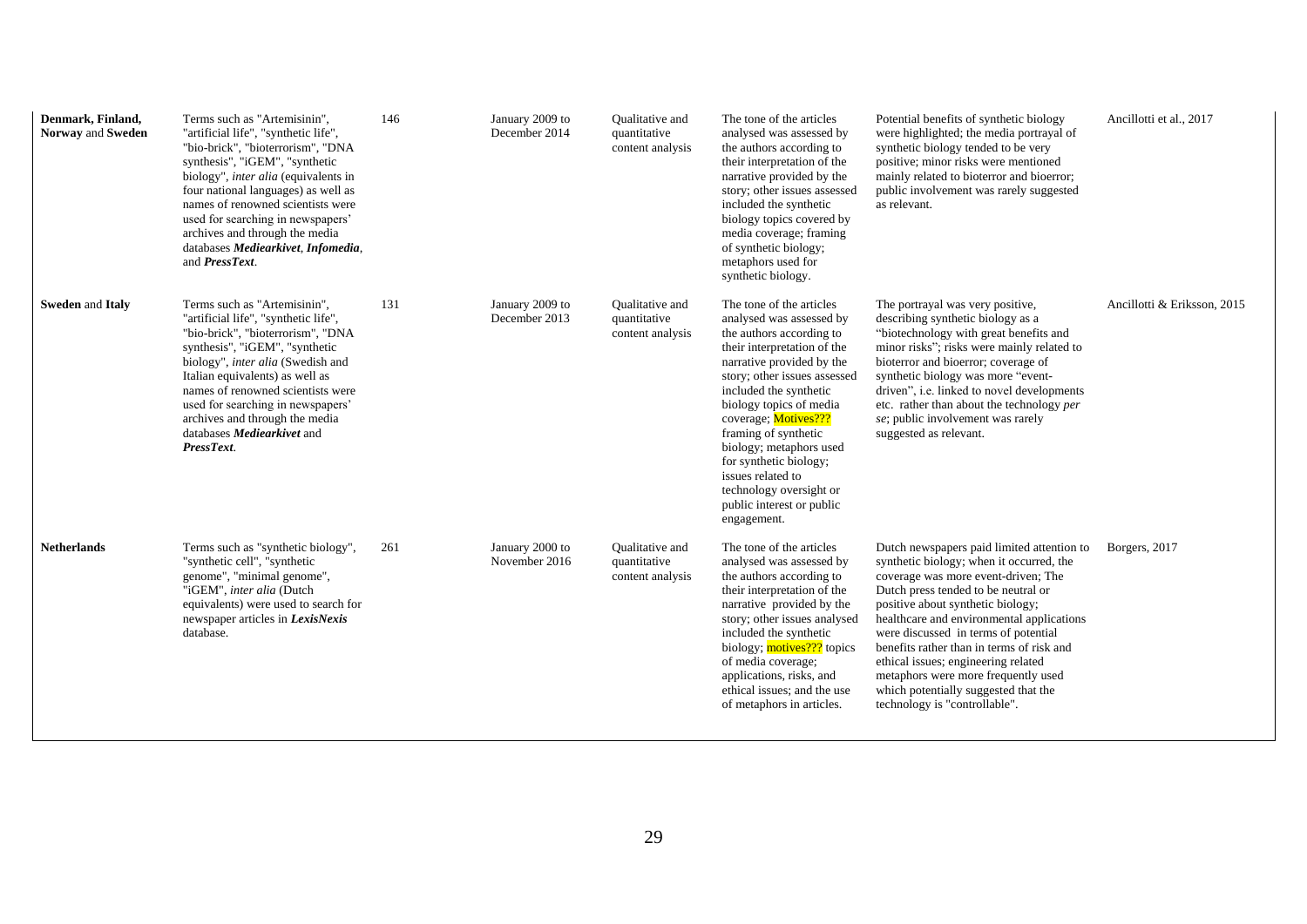| <b>Research method</b>                   | Data analysis                             | <b>Participants</b>                                                     | Sample size            | Demographic<br>differences assessed | <b>Information provided</b><br>to participants                                                                                                                                                                                                                                       | Participants' perceptions and attitudes                                                                                                                                                                                                                                                                                                                                                                                                                                                                                                                                                 | <b>References</b>          |
|------------------------------------------|-------------------------------------------|-------------------------------------------------------------------------|------------------------|-------------------------------------|--------------------------------------------------------------------------------------------------------------------------------------------------------------------------------------------------------------------------------------------------------------------------------------|-----------------------------------------------------------------------------------------------------------------------------------------------------------------------------------------------------------------------------------------------------------------------------------------------------------------------------------------------------------------------------------------------------------------------------------------------------------------------------------------------------------------------------------------------------------------------------------------|----------------------------|
| Observation on<br>stakeholder discussion | Discourse analysis                        | Prospective politicians and<br>synthetic biologists from<br>Netherlands | Not reported           | Not assessed                        | General introduction about<br>synthetic biology and the<br>current academic<br>discussion. Information<br>about specific applications<br>was not presented.                                                                                                                          | The issues discussed focused on the need for synthetic<br>biology and participant concerns about deliberate<br>release, moral boundaries and political control.                                                                                                                                                                                                                                                                                                                                                                                                                         | Rerimassie, 2016           |
| Focus group                              | Thematic analysis                         | Dutch citizens                                                          | $46(8 \text{ groups})$ | Not assessed                        | Although both a general<br>introduction and<br>applications (in relation to<br>health, environment and<br>food) were provided, the<br>paper analysed,<br>participants' opinions<br>about the technology per<br>se and its development<br>rather than upon different<br>applications. | Participants discussed concerns about human health<br>effects, the uncontrollability of applications, and ethical<br>issues, although the results indicate that people are not<br>inherently against or for synthetic biology.                                                                                                                                                                                                                                                                                                                                                          | Betten et al., 2018        |
| Citizen panel                            | Content analysis;<br>frame analysis       | Austrian citizens                                                       | $67(8 \text{ panels})$ | Not assessed                        | A general introduction and<br>examples of applications<br>were presented to<br>participants (including<br>synthetic yeast-based<br>artemisinin, a modified<br>organism for pest control.<br>and synthetic algae-based<br>biofuel) were provided to<br>participants for discussion.   | The anti-malaria drug production presented invoked<br>concerns about potential long-term health effects and<br>potential for bioerror, but the application was still<br>assessed as "acceptable" to study participants However,<br>participants tended to oppose the use of synthetic<br>organisms for pest control due to perceived<br>uncontrollability, potential for long-term impacts and<br>potential for bioterror; some participants expressed<br>distrust in scientists, industries and authorities; "playing<br>God" and unnaturalness were not mentioned by<br>participants. | Steurer, 2015              |
| Focus group                              | Descriptive and<br>inferential statistics | Austrian citizens                                                       | $49(8 \text{ groups})$ | Not assessed                        | A general introduction<br>about synthetic biology<br>developed from the<br>available media coverage<br>was provided without<br>discussion of specific<br>applications.                                                                                                               | Concerns were mainly focused on bioterror and<br>potential environmental and health impacts; participants<br>expressed skepticism about manipulating human and<br>animal cells; values related to a group's identity may<br>collectively affect their examination of technologies<br>such as synthetic biology.                                                                                                                                                                                                                                                                         | Kronberger et al.,<br>2012 |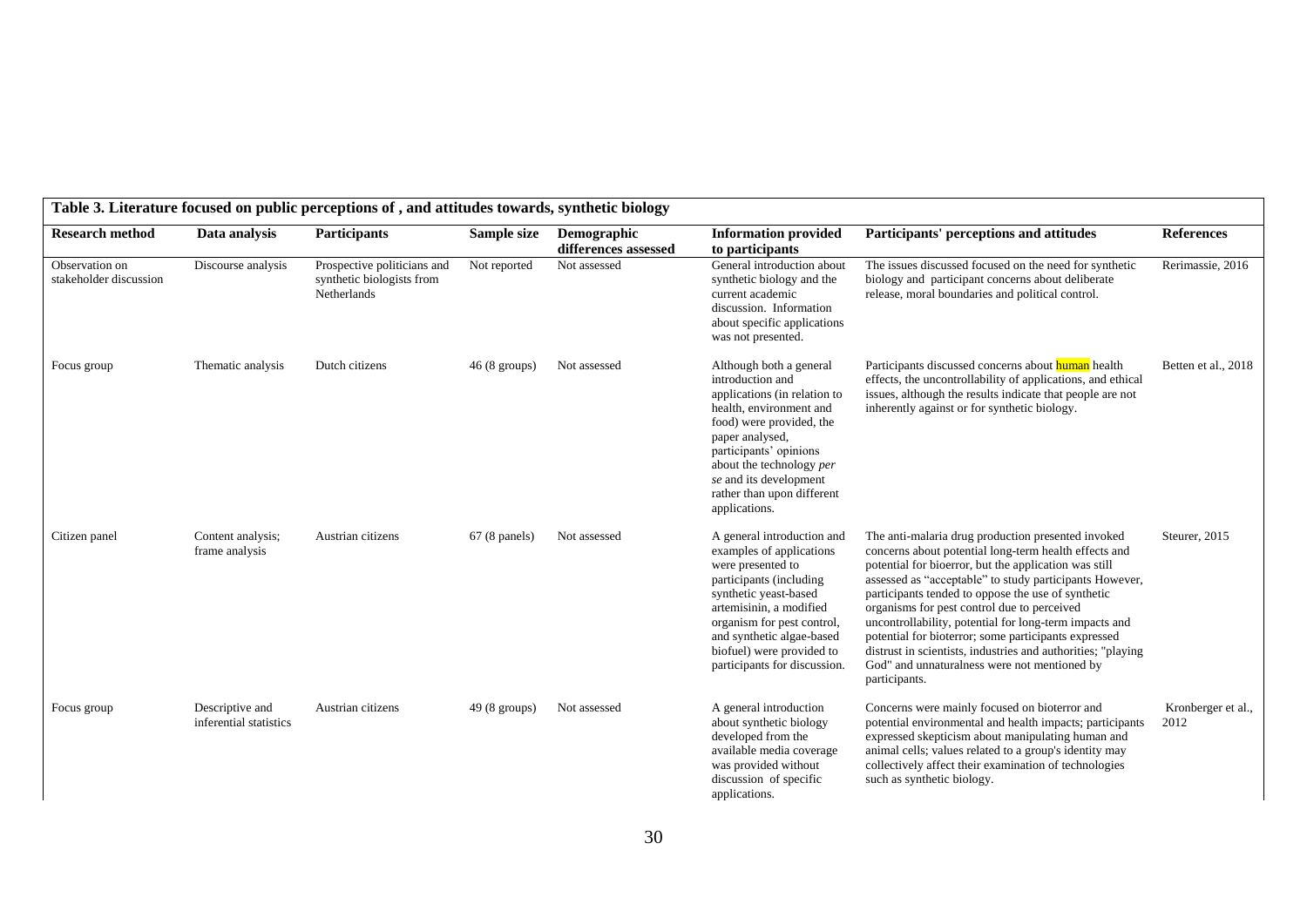| Interview                                | Thematic analysis                                                                  | Stable patients in<br>German-speaking part<br>of Switzerland                                                          | 36                                       | Not assessed                                                                                                                                                                                                                                 | A general introduction and<br>information about specific<br>applications (engineered<br>autologous cells for disease<br>treatment) were provided.                                                                                                                                      | Participants expressed concerns about "playing God"<br>before being provided with information about specific<br>applications; their attitudes became more positive after<br>learning about specific applications.                                                                                                                                                    | Rakic et al., 2017        |
|------------------------------------------|------------------------------------------------------------------------------------|-----------------------------------------------------------------------------------------------------------------------|------------------------------------------|----------------------------------------------------------------------------------------------------------------------------------------------------------------------------------------------------------------------------------------------|----------------------------------------------------------------------------------------------------------------------------------------------------------------------------------------------------------------------------------------------------------------------------------------|----------------------------------------------------------------------------------------------------------------------------------------------------------------------------------------------------------------------------------------------------------------------------------------------------------------------------------------------------------------------|---------------------------|
| Observation on<br>stakeholder discussion | Not reported                                                                       | Non-synthetic biologists in<br>disciplines (e.g. social<br>sciences, philosophy and<br>biology) mainly from<br>Europe | 23                                       | Not assessed                                                                                                                                                                                                                                 | The paper does not report<br>on whether any<br>information has been<br>provided to participants,<br>and there is no presentation<br>of about specific<br>applications.                                                                                                                 | Participants (stakeholders) exhibited unrealistic<br>expectations of what synthetic biology can deliver, at<br>the same time expressing fears about the potential for<br>bioterror; participants' attitudes depend on their values<br>and interests, in line with their stakeholder interests.                                                                       | Verseux et al<br>2016     |
| Observation on<br>stakeholder discussion | Not reported                                                                       | Scientists, members of<br>NGOs, funding agencies,<br>and industry mainly in<br>Europe and America                     | 124                                      | Not assessed                                                                                                                                                                                                                                 | A general introduction to<br>synthetic biology was<br>provided without<br>discussion of specific<br>applications                                                                                                                                                                       | "The creation of life" was expressed as a concern by<br>the participants; participants were also concerned about<br>potential threats associated with biohackers who<br>conduct biological experiments individually or in small<br>organizations.                                                                                                                    | Schmidt et al.,<br>2008   |
| Focus group                              | Grounded theory                                                                    | German and Austrian<br>citizens                                                                                       | $69(9 \text{ groups})$                   | Age had no effects on the<br>discussions about synthetic<br>biology; groups with<br>higher educational level<br>focused more on the<br>benefits and regulation of<br>synthetic biology<br>compared to those with<br>lower educational level. | A general introduction to<br>synthetic biology was<br>presented, together with<br>information about specific<br>applications (including<br>synthetic yeast-based<br>artemisinin, a modified<br>organism for pest control<br>and synthetic algae-based<br>biofuel).                     | Synthetic organisms intended for medical production<br>are considered to be more beneficial and necessary than<br>those developed for pest control and energy;<br>participants are more concerned about bioerror than<br>bioterror; in relation to ethical concerns, equitable<br>benefit distribution across different beneficiary was the<br>issue most discussed. | Starkbaum et al.,<br>2015 |
| Survey and focus<br>group afterwards     | Descriptive statistics<br>for survey data; not<br>reported for focus<br>group data | American citizens                                                                                                     | $3,004$ surveys<br>and 8 focus<br>groups | Not assessed                                                                                                                                                                                                                                 | A general introduction to<br>synthetic biology was<br>presented, together with<br>information about specific<br>applications (including a<br>synthetic virus for vaccine<br>production, synthetic<br>yeast-based artemisinin<br>and altered pigs and cows<br>with accelerated growth). | Medical and biofuel applications were accepted by<br>most participants; Applications which facilitated animal<br>growth were less acceptable to participants than<br>medical production using animals; potential long-term<br>effects on human health and environment were a focus<br>of concern.                                                                    | Pauwels, 2013             |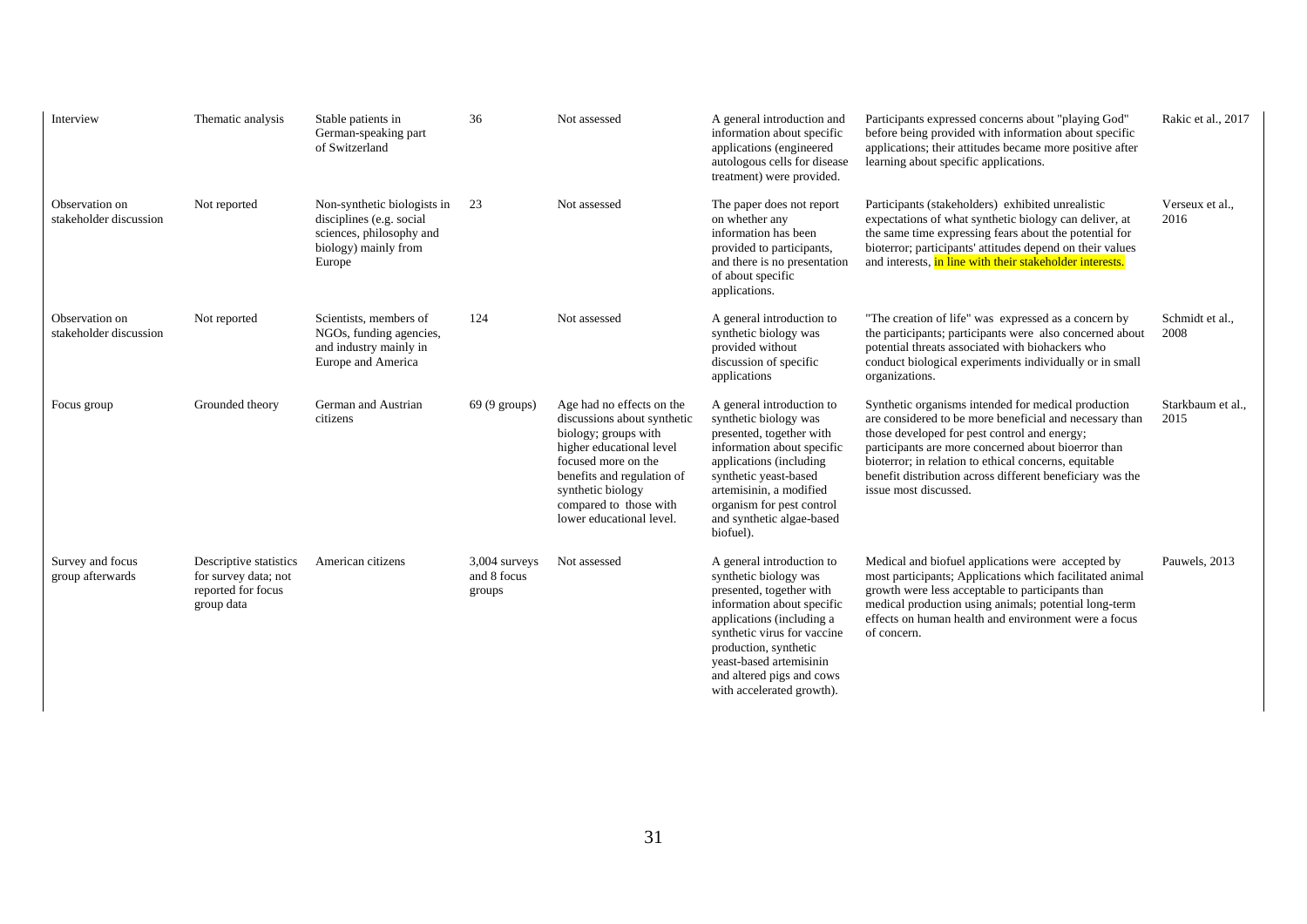| Survey | Descriptive and<br>inferential statistics | American citizens                     | 1,500  | An analysis of<br>demographic differences<br>indicated that Europeans,<br>males, or participants with<br>higher incomes perceived<br>synthetic biology to be less<br>risky; no significant<br>attitudinal differences were<br>associated with education<br>level.                                   | A general introduction to<br>synthetic biology was<br>provided, but no<br>information about specific<br>applications was included.                                                                                                                                   | Over 80% respondents reported knowing little about<br>synthetic biology; the majority of participants perceived<br>benefits to be more relevant than risks; people's risk<br>perceptions were, however, associated with their<br>cultural dispositions.                                                                                                                      | Kahan et al.,<br>2009             |
|--------|-------------------------------------------|---------------------------------------|--------|-----------------------------------------------------------------------------------------------------------------------------------------------------------------------------------------------------------------------------------------------------------------------------------------------------|----------------------------------------------------------------------------------------------------------------------------------------------------------------------------------------------------------------------------------------------------------------------|------------------------------------------------------------------------------------------------------------------------------------------------------------------------------------------------------------------------------------------------------------------------------------------------------------------------------------------------------------------------------|-----------------------------------|
| Survey | Descriptive statistics                    | American citizens                     | 804    | An analysis of<br>demographic differences<br>indicated that Europeans,<br>males, or participants with<br>higher incomes, higher<br>educational level or higher<br>incomes tended to be more<br>supportive of synthetic<br>biology.                                                                  | A general introduction to<br>synthetic biology was<br>provided, together with<br>information about specific<br>applications (altered<br>mosquito for disease<br>control, and a synthetic<br>microbe for facilitating<br>crop growth or food<br>additive production). | People trusted scientists more than industry and<br>government; concerns were expressed about the<br>enabling technology in relation to its potential capacity<br>to create harmful things, the "creation of artificial life"<br>and potential for adverse human health effects; medical<br>applications were more acceptable to participants than<br>agrifood applications. | Hart Research<br>Associates, 2013 |
| Survey | Descriptive and<br>inferential statistics | Canadian citizens                     | 1,201  | Not assessed                                                                                                                                                                                                                                                                                        | A general introduction to<br>synthetic biology was<br>provided, together with<br>information about a<br>specific application<br>(synthetic yeast-based food<br>additive).                                                                                            | Perceived unnaturalness reduced people's acceptance of<br>sweetener production using synthetic yeast.                                                                                                                                                                                                                                                                        | Dragojlovic &<br>Einsiedel, 2013  |
| Survey | Descriptive and<br>inferential statistics | People from 32 European<br>countries  | 15,588 | Not assessed                                                                                                                                                                                                                                                                                        | A general introduction to<br>synthetic biology was<br>provided, but no<br>information about specific<br>applications was included.                                                                                                                                   | Most participants' attitudes towards synthetic biology<br>tended to be supportive or neutral; belief in God is<br>associated with participants' opposition to synthetic<br>biology.                                                                                                                                                                                          | Dragojlovic &<br>Einsiedel, 2012  |
| Survey | Descriptive and<br>inferential statistics | University students in<br>Switzerland | 1,474  | Female students perceived<br>higher risks to be<br>associated with synthetic<br>biology and its<br>applications; students in<br>the humanities and social<br>sciences perceived higher<br>risks and lower benefits to<br>be associated with<br>synthetic biology than<br>those in natural sciences. | A general introduction to<br>synthetic biology was<br>provided, together with<br>information about specific<br>applications (a synthetic<br>microbe for pollutant<br>sensing, and land<br>bioremediation).                                                           | Participants showed more support for medical and<br>environmental applications of synthetic biology than for<br>GM crops; synthetic biology as an enabling technology<br>is more accepted than GM, but less than<br>nanotechnology.                                                                                                                                          | Ineichen et al.,<br>2017          |